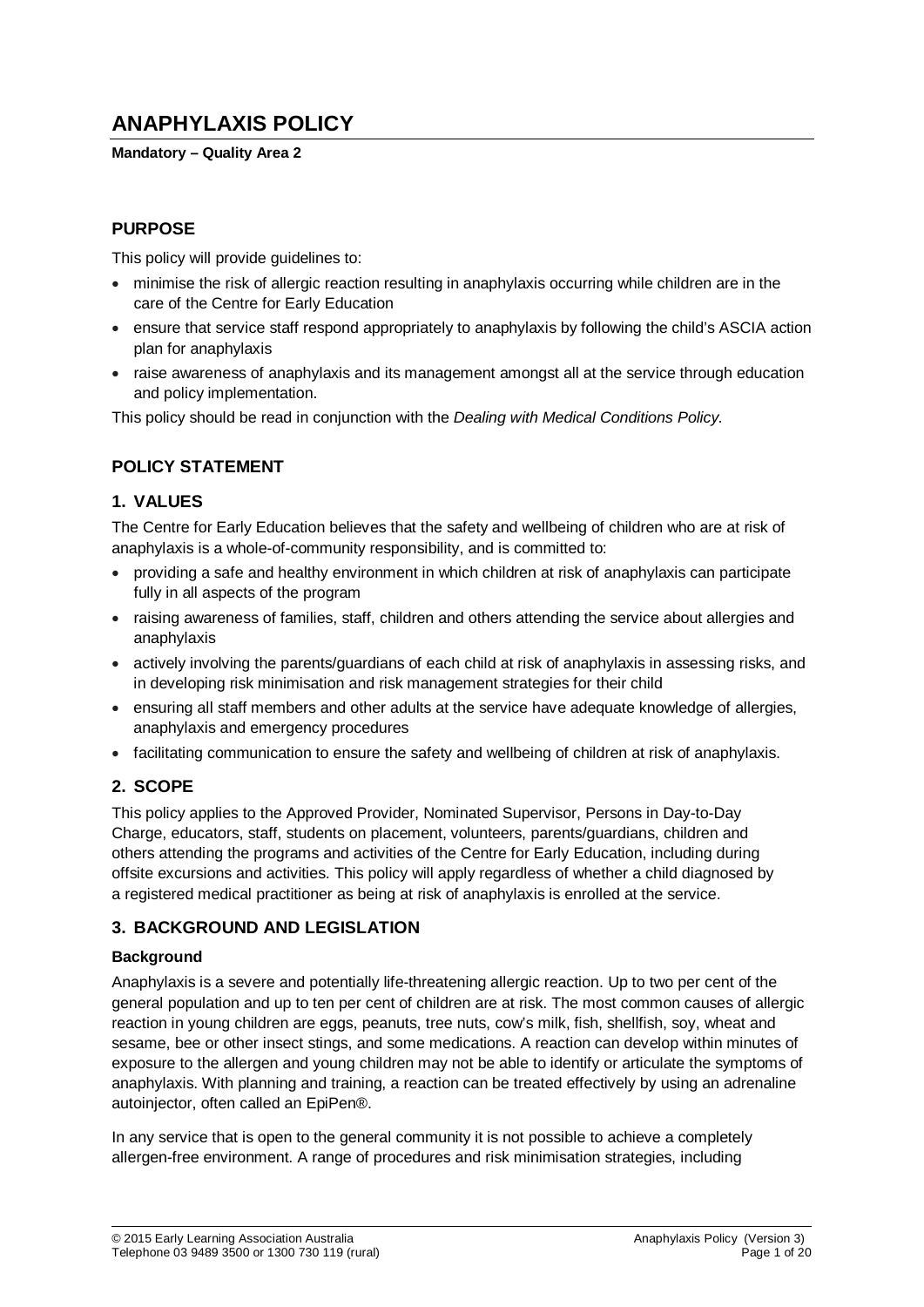strategies to minimise the presence of allergens in the service, can reduce the risk of anaphylactic reactions.

Legislation that governs the operation of approved children's services is based on the health, safety and welfare of children, and requires that children are protected from hazards and harm. The Approved Provider will ensure that there is at least one educator on duty at all times who has current approved anaphylaxis management training in accordance with the *Education and Care Services National Regulations 2011* (Regulation 136(1)(b)). As a demonstration of duty of care and best practice, ELAA recommends all educators have current approved anaphylaxis management training (refer to *Definitions*).

Approved anaphylaxis management training is listed on the ACECQA website (refer to *Sources*).

#### **Legislation and standards**

Relevant legislation and standards include but are not limited to:

- *Education and Care Services National Law Act 2010*: Sections 167, 169
- *Education and Care Services National Regulations 2011*: Regulations 90–96, 102, 136, 137, 146, 147, 160–162, 168(2)(d), 173, 177, 181, 183, 184, 246
- *Health Records Act 2001* (Vic)
- *National Quality Standard*, Quality Area 2: Children's Health and Safety
	- − Standard 2.1: Each child's health is promoted
		- − Element 2.1.1: Each child's health needs are supported
		- − Element 2.1.4: Steps are taken to control the spread of infectious diseases and to manage injuries and illness, in accordance with recognised guidelines
	- − Standard 2.3: Each child is protected
		- − Element 2.3.3: Plans to effectively manage incidents and emergencies are developed in consultation with relevant authorities, practised and implemented
- *Occupational Health and Safety Act 2004* (Vic)
- *Privacy and Data Protection Act 2014* (Vic)
- *Privacy Act 1988* (Cth)
- *Public Health and Wellbeing Act 2008* (Vic)
- *Public Health and Wellbeing Regulations 2009* (Vic)

The most current amendments to listed legislation can be found at:

- Victorian Legislation Victorian Law Today:<http://www.legislation.vic.gov.au/>
- Commonwealth Legislation ComLaw[: http://www.comlaw.gov.au/](http://www.comlaw.gov.au/)

#### **4. DEFINITIONS**

The terms defined in this section relate specifically to this policy. For commonly used terms e.g. Approved Provider, Nominated Supervisor, Regulatory Authority etc. refer to the *General Definitions* section of this manual.

**Adrenaline autoinjector:** An intramuscular injection device containing a single dose of adrenaline designed to be administered by people who are not medically trained. This device is commonly called an EpiPen® or an Anapen®. As EpiPen® and Anapen® products have different administration techniques, only one brand should be prescribed per individual and their ASCIA action plan for anaphylaxis (refer to *Definitions*) must be specific for the brand they have been prescribed.

Used adrenaline autoinjectors should be placed in a rigid sharps disposal unit or another rigid container if a sharps container is not available.

**Adrenaline autoinjector kit:** An insulated container with an unused, in-date adrenaline autoinjector, a copy of the child's ASCIA action plan for anaphylaxis, and telephone contact details for the child's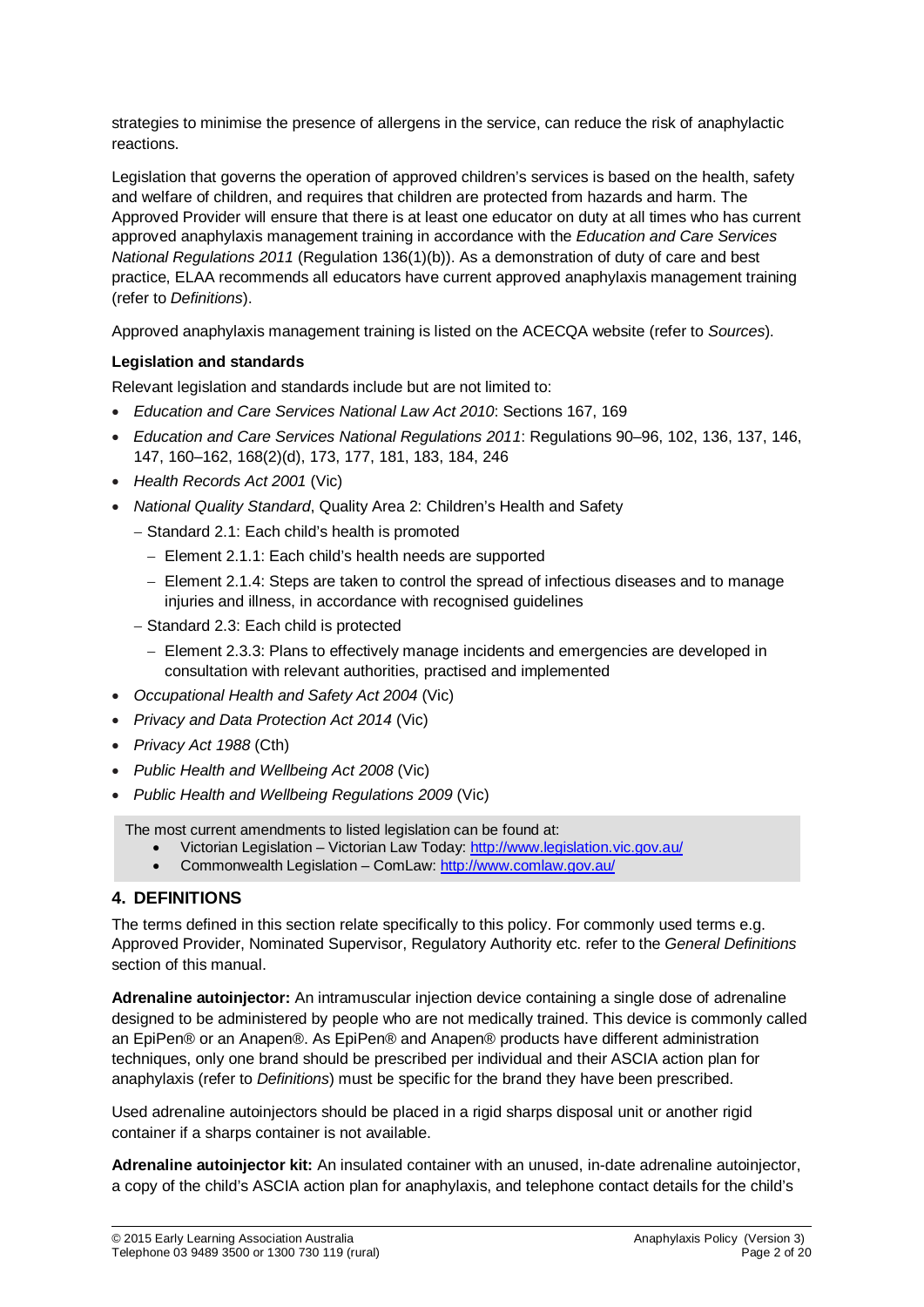parents/guardians, doctor/medical personnel and the person to be notified in the event of a reaction if the parents/guardians cannot be contacted. If prescribed, an antihistamine should also be included in the kit. Autoinjectors must be stored away from direct heat and cold.

**Allergen:** A substance that can cause an allergic reaction.

**Allergy:** An immune system response to something in the environment which is usually harmless, e.g.: food, pollen, dust mite. These can be ingested, inhaled, injected or absorbed.

**Allergic reaction:** A reaction to an allergen. Common signs and symptoms include one or more of the following:

#### • *Mild to moderate signs & symptoms***:**

- ο hives or welts
- ο tingling mouth
- ο swelling of the face, lips & eyes
- ο abdominal pain, vomiting and/or diarrhoea are mild to moderate symptoms, however these are severe reactions to insects.

#### • *Signs & symptoms of anaphylaxis are***:**

- ο difficult/noisy breathing
- ο swelling of the tongue
- ο swelling/tightness in the throat
- ο difficulty talking and/or hoarse voice
- ο wheeze or persistent cough
- ο persistent dizziness or collapse (child pale or floppy).

**Anaphylaxis:** A severe, rapid and potentially life threatening allergic reaction that affects normal functioning of the major body systems, particularly the respiratory (breathing) and/or circulation systems.

**Anaphylaxis management training:** Training that includes recognition of allergic reactions, strategies for risk minimisation and risk management, procedures for emergency treatment and facilitates practise in the administration of treatment using an adrenaline autoinjector (refer to *Definitions*) trainer. Approved training is listed on the ACECQA website (refer to *Sources*).

**Approved anaphylaxis management training:** Training that is approved by the National Authority in accordance with Regulation 137(e) of the *Education and Care Services National Regulations 2011*, and is listed on the ACECQA website (refer to *Sources*).

**ASCIA action plan for anaphylaxis**: An individual medical management plan prepared and signed by the child's treating, registered medical practitioner that provides the child's name and confirmed allergies, a photograph of the child, a description of the prescribed anaphylaxis medication for that child and clear instructions on treating an anaphylactic episode. The plan must be specific for the brand of autoinjector prescribed for each child. Examples of plans specific to different adrenaline autoinjector brands are available for download on the Australasian Society of Clinical Immunology and Allergy (ASCIA) website:

[www.allergy.org.au/health-professionals/anaphylaxis-resources/ascia-action-plan-for-anaphylaxis](http://www.allergy.org.au/health-professionals/anaphylaxis-resources/ascia-action-plan-for-anaphylaxis)

**At risk child:** A child whose allergies have been medically diagnosed and who is at risk of anaphylaxis.

*AV How to Call Card***:** A card that the service has completed containing all the information that Ambulance Victoria will request when phoned on 000. Once completed, this card should be kept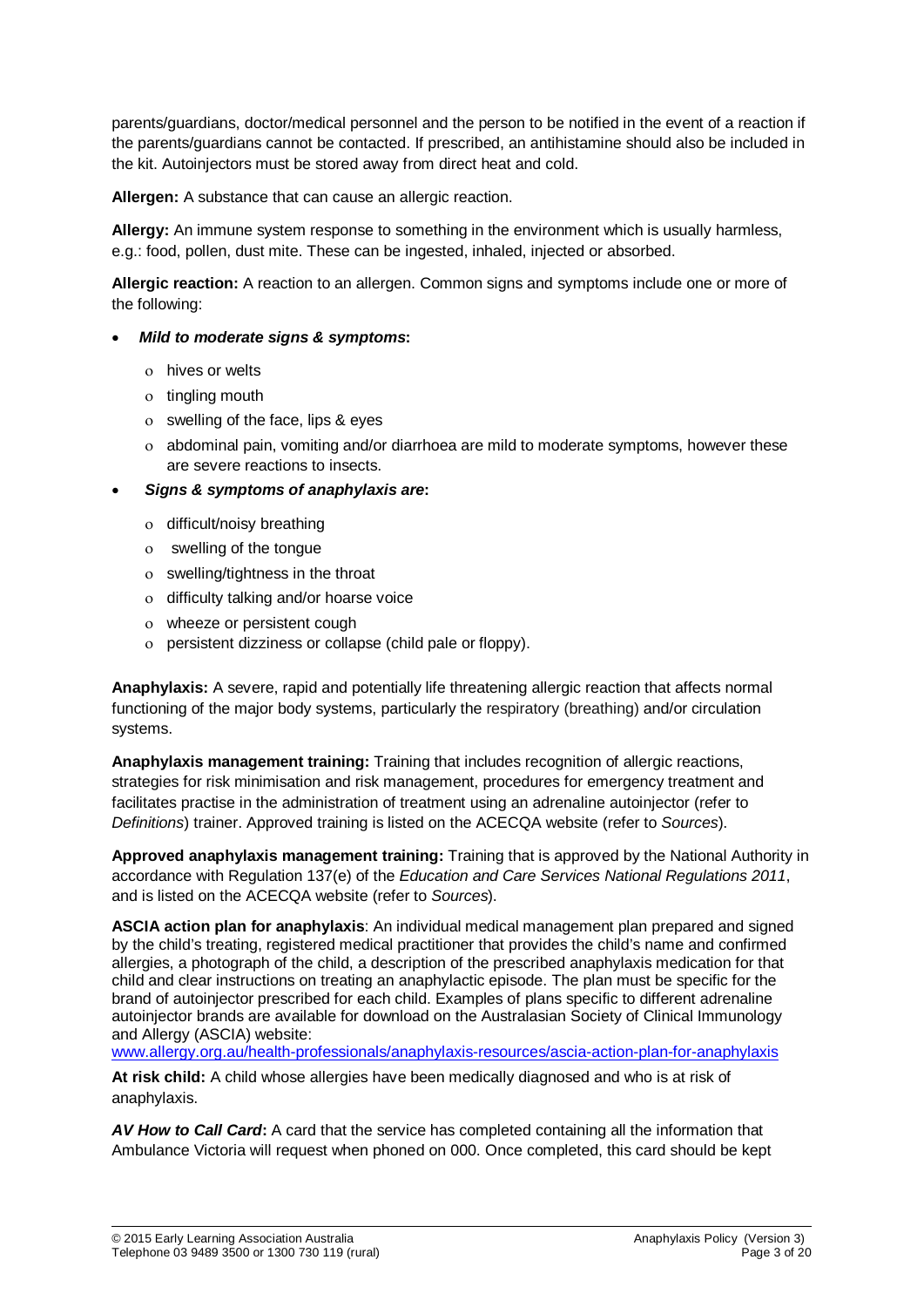within easy access of all service telephone/s. A sample card can be downloaded from: <http://www.ambulance.vic.gov.au/Education/Calling-Triple-0.html>

**Communication plan:** A plan that forms part of the policy outlining how the service will communicate with parents/guardians and staff in relation to the policy. The communication plan also describes how parents/guardians and staff will be informed about risk minimisation plans and emergency procedures to be followed when a child diagnosed as at risk of anaphylaxis is enrolled at a service.

**Duty of care:** A common law concept that refers to the responsibilities of organisations to provide people with an adequate level of protection against harm and all reasonable foreseeable risk of injury.

**EpiPen®:** A type of adrenaline autoinjector (refer to *Definitions*) containing a single dose of adrenaline which is delivered via a spring-activated needle that is concealed until administration is required. Two strengths are available: an EpiPen® and an EpiPen Jr®, and each is prescribed according to a child's weight. The EpiPen Jr® is recommended for a child weighing 10–20kg. An EpiPen® is recommended for use when a child weighs more than 20kg. The child's ASCIA action plan for anaphylaxis (refer to *Definitions*) must be specific for the brand they have been prescribed.

**First aid management of anaphylaxis course**: Accredited training in first aid management of anaphylaxis including competency in the use of an adrenaline autoinjector.

**Intolerance:** Often confused with allergy, intolerance is an adverse reaction to ingested foods or chemicals experienced by the body but not involving the immune system.

**No food sharing:** A practice in which a child at risk of anaphylaxis only eats food that is supplied/permitted by their parents/guardians and does not share food with, or accept food from, any other person.

**Nominated staff member:** (In relation to this policy) a staff member nominated to be the liaison between parents/guardians of a child at risk of anaphylaxis and the Approved Provider. This person also checks regularly to ensure that the adrenaline autoinjector kit is complete and that the device itself is unused and in date, and leads practice sessions for staff who have undertaken anaphylaxis management training.

**Risk minimisation:** The practice of developing and implementing a range of strategies to reduce hazards for a child at risk of anaphylaxis, by removing, as far as is practicable, major allergen sources from the service.

**Risk minimisation plan:** A service-specific plan that documents a child's allergy, practical strategies to minimise risk of exposure to allergens at the service and details of the person/s responsible for implementing these strategies. A risk minimisation plan should be developed by the Approved Provider/Nominated Supervisor in consultation with the parents/guardians of the child at risk of anaphylaxis and service staff. The plan should be developed upon a child's enrolment or initial diagnosis, and reviewed at least annually and always on re-enrolment. A sample risk minimisation plan is provided as Attachment 3.

**Staff record:** A record which the Approved Provider of a centre-based service must keep containing information about the Nominated Supervisor, staff, volunteers and students at a service, as set out under Division 9 of the National Regulations.

#### **5. SOURCES AND RELATED POLICIES**

#### **Sources**

• ACECQA provides lists of approved first aid training, approved emergency asthma management training and approved anaphylaxis management training on their website: <http://acecqa.gov.au/qualifications/approved-first-aid-qualifications/>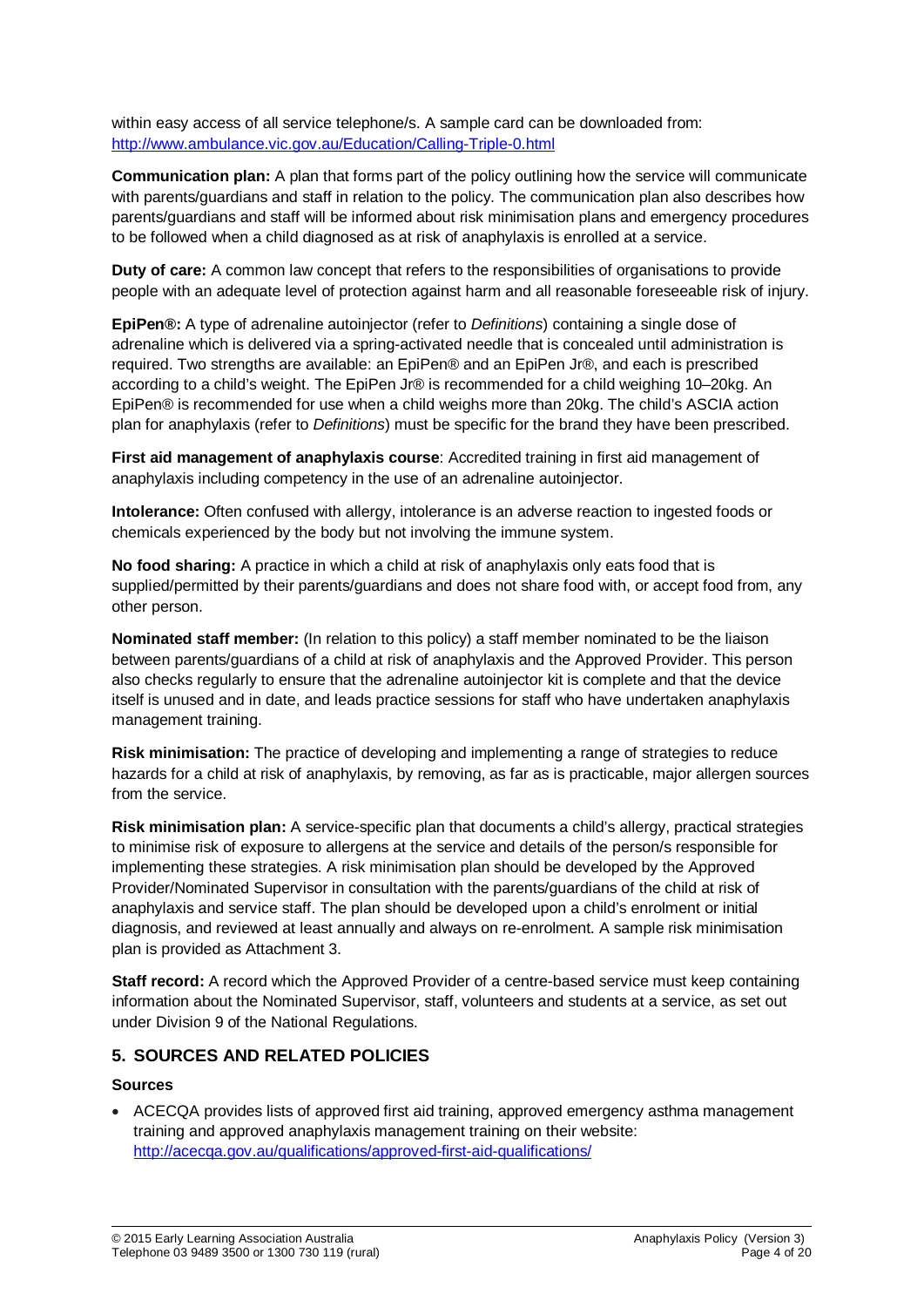- Allergy & Anaphylaxis Australia Inc. is a not-for-profit support organisation for families of children with food-related anaphylaxis. Resources include a telephone support line and items available for sale including storybooks, and EpiPen® trainers: [www.allergyfacts.org.au](http://www.allergyfacts.org.au/)
- Australasian Society of Clinical Immunology and Allergy (ASCIA): [www.allergy.org.au](http://www.allergy.org.au/) provides information and resources on allergies. Action plans for anaphylaxis can be downloaded from this site. Also available is a procedure for the First Aid Treatment for anaphylaxis (refer to Attachment 4). Contact details of clinical immunologists and allergy specialists are also provided.
- Department of Education and Training (DET) provides information related to anaphylaxis and anaphylaxis training:

<http://www.education.vic.gov.au/childhood/providers/health/Pages/anaphylaxis.aspx>

- Department of Allergy and Immunology at The Royal Children's Hospital Melbourne [\(www.rch.org.au/allergy\)](http://www.rch.org.au/allergy) provides information about allergies and services available at the hospital. This department can evaluate a child's allergies and provide an adrenaline autoinjector prescription. Kids Health Info fact sheets are also available from the website, including the following:
	- − *Allergic and anaphylactic reactions*: [www.rch.org.au/kidsinfo/factsheets.cfm?doc\\_id=11148](http://www.rch.org.au/kidsinfo/factsheets.cfm?doc_id=11148)
	- − *Autoinjectors (EpiPens) for anaphylaxis – an overview:*  [www.rch.org.au/kidsinfo/factsheets.cfm?doc\\_id=11121](http://www.rch.org.au/kidsinfo/factsheets.cfm?doc_id=11121)

The Royal Children's Hospital has been contracted by the Department of Education and Training (DET) to provide an Anaphylaxis Advice & Support Line to central and regional DET staff, school principals and representatives, school staff, children's services staff and parents/guardians wanting support. The Anaphylaxis Advice & Support Line can be contacted on 1300 725 911 or 9345 4235, or by email: [carol.whitehead@rch.org.au](mailto:carol.whitehead@rch.org.au)

### **Service policies**

- *Administration of First Aid Policy*
- *Administration of Medication Policy*
- *Asthma Policy*
- *Dealing with Medical Conditions Policy*
- *Diabetes Policy*
- *Enrolment and Orientation Policy*
- *Excursions and Service Events Policy*
- *Food Safety Policy*
- *Hygiene Policy*
- *Incident, Injury, Trauma and Illness Policy*
- *Inclusion and Equity Policy*
- *Nutrition and Active Play Policy*
- *Privacy and Confidentiality Policy*
- *Supervision of Children Policy*

## **PROCEDURES**

#### **The Approved Provider is responsible for:**

- ensuring that an anaphylaxis policy, which meets legislative requirements and includes a risk minimisation plan (refer to Attachment 3) and communication plan, is developed and displayed at the service, and reviewed regularly
- providing approved anaphylaxis management training (refer to *Definitions*) to staff as required under the National Regulations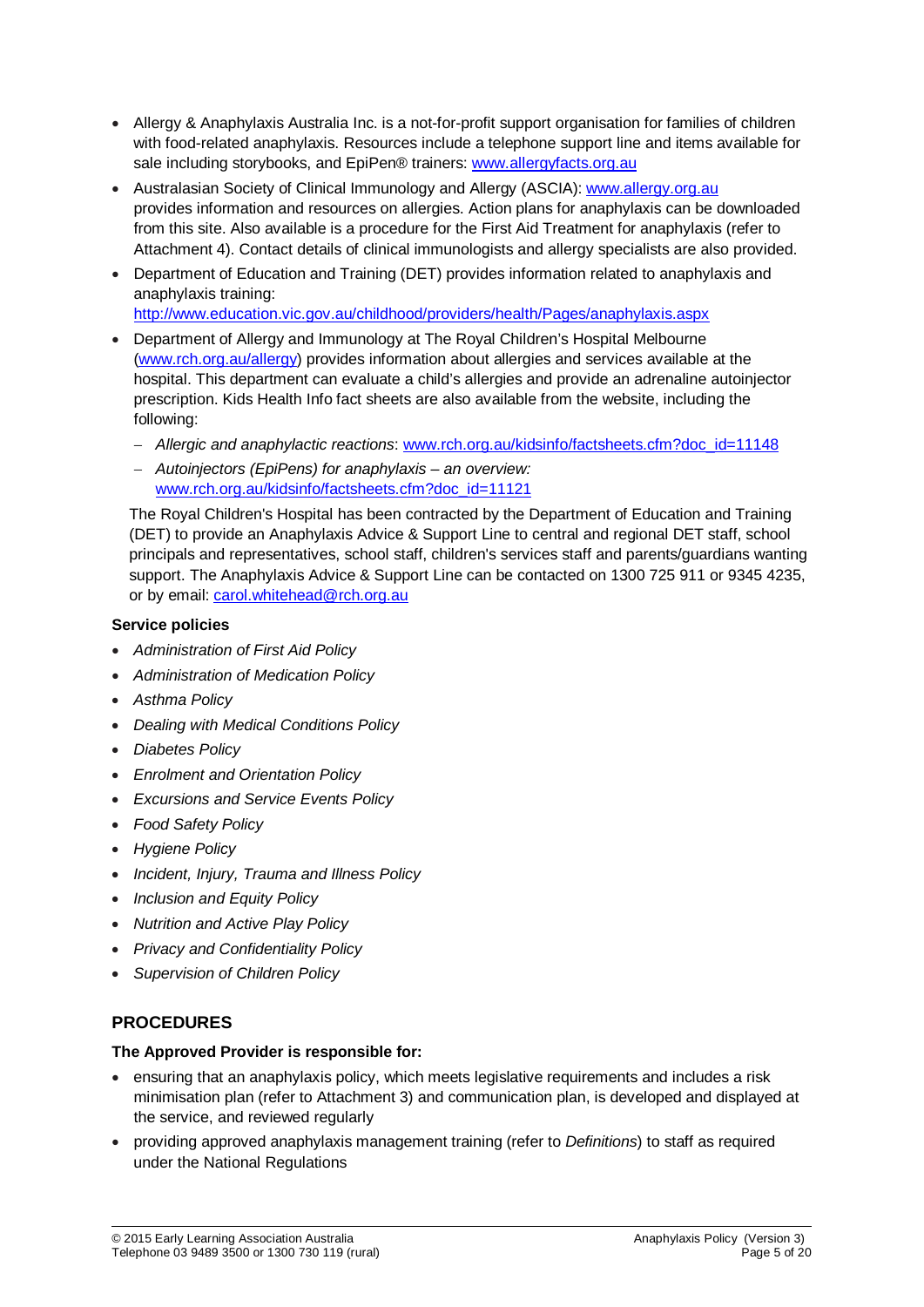- ensuring that at least one educator with current approved anaphylaxis management training (refer to *Definitions*) is in attendance and immediately available at all times the service is in operation (Regulations 136, 137)
- ensuring the Nominated Supervisor, educators, staff members, students and volunteers at the service are provided with a copy of the *Anaphylaxis Policy* and the *Dealing with Medical Conditions Policy*
- ensuring parents/guardians and others at the service are provided with a copy of the *Anaphylaxis Policy* and the *Dealing with Medical Conditions Policy* (Regulation 91)
- ensuring that staff practice administration of treatment for anaphylaxis using an adrenaline autoinjector trainer at least annually, and that participation is documented on the staff record
- ensuring the details of approved anaphylaxis management training (refer to *Definitions*) are included on the staff record (refer to *Definitions*), including details of training in the use of an autoinjector (Regulations 146, 147)
- ensuring that parents/guardians or a person authorised in the enrolment record provide written consent to the medical treatment or ambulance transportation of a child in the event of an emergency (Regulation 161), and that this authorisation is kept in the enrolment record for each child
- ensuring that parents/guardians or a person authorised in the child's enrolment record provide written authorisation for excursions outside the service premises (Regulation 102) (refer to *Excursions and Service Events Policy*)
- identifying children at risk of anaphylaxis during the enrolment process and informing staff
- following appropriate reporting procedures set out in the *Incident, Injury, Trauma and Illness Policy* in the event that a child is ill, or is involved in a medical emergency or an incident at the service that results in injury or trauma.

#### **In services where a child diagnosed as at risk of anaphylaxis is enrolled, the Approved Provider is also responsible for:**

- displaying a notice prominently at the service stating that a child diagnosed as at risk of anaphylaxis is being cared for and/or educated by the service (Regulation 173(2)(f))
- ensuring the *Enrolment checklist for children diagnosed as at risk of anaphylaxis* (refer to Attachment 2) is completed
- ensuring an ASCIA action plan for anaphylaxis, risk management plan (refer to Attachment 3) and communications plan are developed for each child at the service who has been medically diagnosed as at risk of anaphylaxis, in consultation with that child's parents/guardians and with a registered medical practitioner (Attachment 3)
- ensuring that all children diagnosed as at risk of anaphylaxis have details of their allergy, their ASCIA action plan for anaphylaxis and their risk minimisation plan filed with their enrolment record (Regulation 162)
- ensuring a medication record is kept for each child to whom medication is to be administered by the service (Regulation 92)
- ensuring parents/guardians of all children at risk of anaphylaxis provide an unused, in-date adrenaline autoinjector at all times their child is attending the service. Where this is not provided, children will be unable to attend the service
- ensuring that the child's ASCIA action plan for anaphylaxis is specific to the brand of adrenaline autoinjector prescribed by the child's medical practitioner
- implementing a procedure for first aid treatment for anaphylaxis consistent with current national recommendations (refer to Attachment 4) and ensuring all staff are aware of the procedure
- ensuring adequate provision and maintenance of adrenaline autoinjector kits (refer to *Definitions*)
- ensuring the expiry date of the adrenaline autoinjector is checked regularly and replaced when required and the liquid in the EpiPen/EpiPen Jnr is clear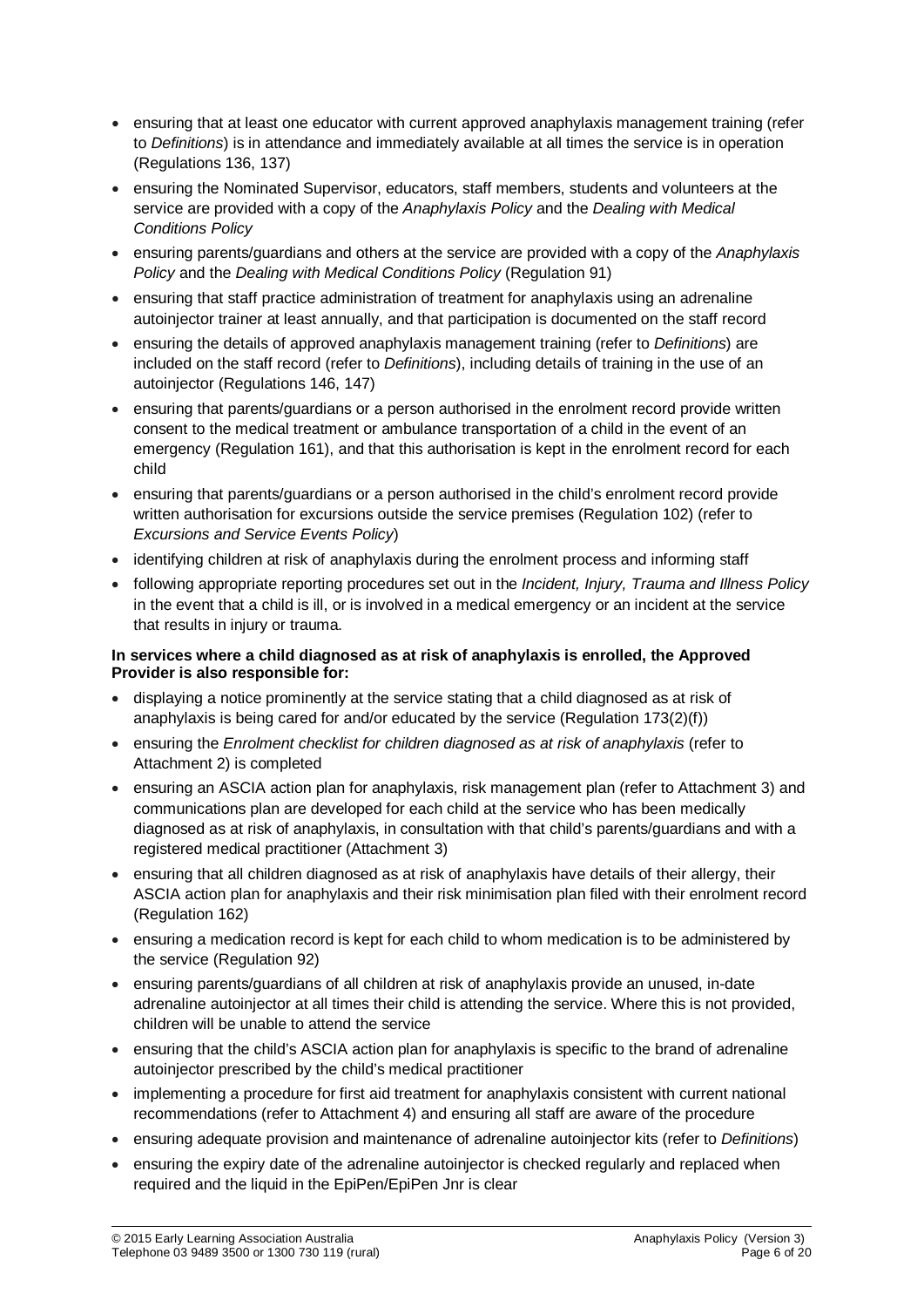- ensuring that a sharps disposal unit is accessible for the safe disposal of used adrenaline autoinjectors
- implementing a communication plan and encouraging ongoing communication between parents/guardians and staff regarding the current status of the child's allergies, this policy and its implementation
- identifying and minimising allergens (refer to *Definitions*) at the service, where possible
- ensuring measures are in place to prevent cross-contamination of any food given to children diagnosed as at risk of anaphylaxis (refer to *Nutrition and Active Play Policy* and *Food Safety Policy*)
- ensuring that children at risk of anaphylaxis are not discriminated against in any way
- ensuring that children with at risk of anaphylaxis can participate in all activities safely and to their full potential
- immediately communicating any concerns with parents/guardians regarding the management of children diagnosed as at risk of anaphylaxis attending the service
- ensuring that medication is not administered to a child at the service unless it has been authorised and administered in accordance with Regulations 95 and 96 (refer to *Administration of Medication Policy* and *Dealing with Medical Conditions Policy*)
- ensuring that parents/guardians of a child and emergency services are notified as soon as is practicable if medication has been administered to that child in an anaphylaxis emergency without authorisation from a parent/guardian or authorised nominee (Regulation 94)
- ensuring that a medication record is kept that includes all details required by Regulation 92(3) for each child to whom medication is to be administered
- ensuring that written notice is given to a parent/guardian as soon as is practicable if medication is administered to a child in the case of an emergency
- responding to complaints and notifying Department of Education and Training, in writing and within 24 hours, of any incident or complaint in which the health, safety or wellbeing of a child may have been at risk
- displaying the Australasian Society of Clinical Immunology and Allergy (ASCIA) (refer to *Sources*) generic poster *Action Plan for Anaphylaxis* in key locations at the service
- displaying Ambulance Victoria's *AV How to Call Card* (refer to *Definitions*) near all service telephones
- complying with the risk minimisation procedures outlined in Attachment 1
- ensuring that educators/staff who accompany children at risk of anaphylaxis outside the service carry a fully equipped adrenaline autoinjector kit (refer to *Definitions*) along with the ASCIA action plan for anaphylaxis for each child diagnosed as at risk of anaphylaxis.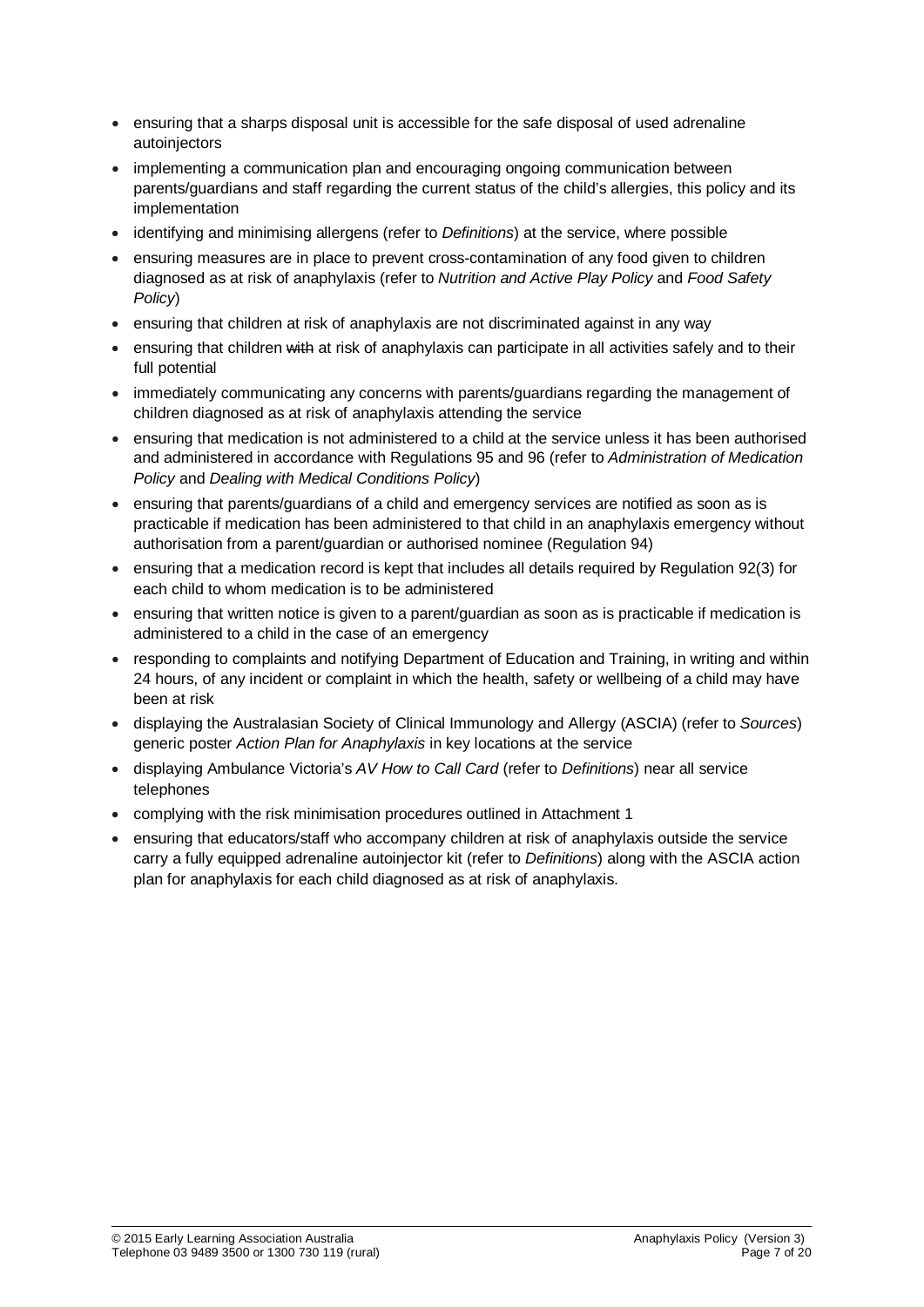#### **Risk assessment**

The National Law and National Regulations do not require a service to maintain a stock of adrenaline autoinjectors at the service premises to use in an emergency. However, ELAA recommends that the Approved Provider undertakes a risk assessment in consultation with the Nominated Supervisor, Certified Supervisors and other educators, to inform a decision on whether the service should carry its own supply of these devices. This decision will also be informed by considerations such as distance to the nearest medical facility and response times required for ambulance services to reach the service premises etc.

If the Approved Provider decides that the service should maintain its own supply of adrenaline autoinjectors, it is the responsibility of the Approved Provider to ensure that:

- adequate stock of the adrenaline autoiniector is on hand, and that it is unused and in date
- appropriate procedures are in place to define the specific circumstances under which the device supplied by the service will be used
- the autoinjector is administered in accordance with the written instructions provided on it and with the generic ASCIA action plan for anaphylaxis
- the service follows the procedures outlined in the *Administration of Medication Policy*, which explains the steps to follow when medication is administered to a child in an emergency
- parents/guardians are informed that the service maintains a supply of adrenaline autoinjectors, of the brand that the service carries and of the procedures for the use of these devices in an emergency.

#### **The Nominated Supervisor is responsible for:**

- ensuring the *Enrolment checklist for children diagnosed as at risk of anaphylaxis* (refer to Attachment 2) is completed
- ensuring that all educators' approved first aid qualifications, anaphylaxis management training and emergency asthma management training are current, meet the requirements of the National Act (Section 169(4)) and National Regulations (Regulation 137), and are approved by ACECQA (refer to *Sources*)
- ensuring that medication is not administered to a child at the service unless it has been authorised and administered in accordance with Regulations 95 and 96 (refer to *Administration of Medication Policy* and *Dealing with Medical Conditions Policy*)
- ensuring that parents/guardians of a child and emergency services are notified as soon as is practicable if medication has been administered to that child in an anaphylaxis emergency without authorisation from a parent/guardian or authorised nominee (Regulation 94)
- ensuring educators and staff are aware of the procedures for first aid treatment for anaphylaxis (refer to Attachment 4)
- ensuring an adrenaline autoinjector kit (refer to *Definitions*) is taken on all excursions and other offsite activities (refer to *Excursions and Service Events Policy*)
- compiling a list of children at risk of anaphylaxis and placing it in a secure but readily accessible location known to all staff. This should include the ASCIA action plan for anaphylaxis for each child
- ensuring that all staff, including casual and relief staff, are aware of children diagnosed as at risk of anaphylaxis, their allergies and symptoms, and the location of their adrenaline autoinjector kits and ASCIA action plans for anaphylaxis
- ensuring measures are in place to prevent cross-contamination of any food given to children diagnosed as at risk of anaphylaxis (refer to *Nutrition and Active Play Policy* and *Food Safety Policy*)
- organising anaphylaxis management information sessions for parents/guardians of children enrolled at the service, where appropriate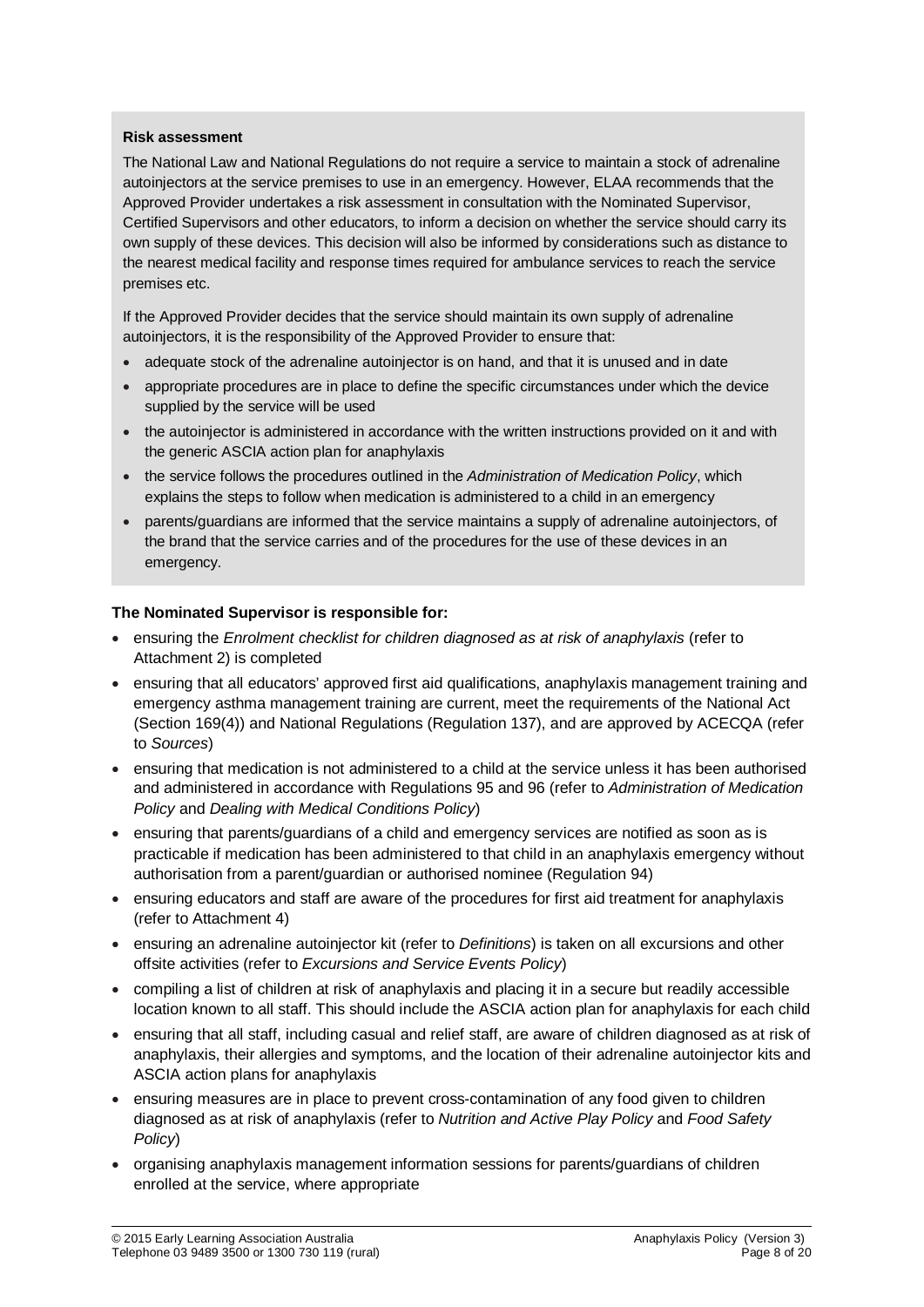- ensuring that all persons involved in the program, including parents/guardians, volunteers and students on placement are aware of children diagnosed as at risk of anaphylaxis
- ensuring programmed activities and experiences take into consideration the individual needs of all children, including children diagnosed as at risk of anaphylaxis
- following the child's ASCIAS action plan for anaphylaxis in the event of an allergic reaction, which may progress to an anaphylactic episode
- practising the administration of an adrenaline autoinjector using an autoinjector trainer and 'anaphylaxis scenarios' on a regular basis, at least annually
- ensuring that the adrenaline autoinjector kit is stored in a location that is known to all staff, including casual and relief staff, is easily accessible to adults both indoors and outdoors (not locked away) but inaccessible to children, and away from direct sources of heat and cold
- ensuring that parents/guardians or an authorised person named in the child's enrolment record provide written authorisation for children to attend excursions outside the service premises (Regulation 102) (refer to *Excursions and Service Events Policy*)
- providing information to the service community about resources and support for managing allergies and anaphylaxis
- complying with the risk minimisation procedures outlined in Attachment 1.

#### **Persons in Day-to-Day Charge, other educators and staff are responsible for:**

- reading and complying with the *Anaphylaxis Policy* and the *Dealing with Medical Conditions Policy*
- maintaining current approved anaphylaxis management qualifications (refer to *Definitions*)
- practising the administration of an adrenaline autoinjector using an autoinjector trainer and 'anaphylaxis scenarios' on a regular basis, at least annually
- ensuring they are aware of the procedures for first aid treatment for anaphylaxis (refer to Attachment 4)
- completing the *Enrolment checklist for children diagnosed as at risk of anaphylaxis* (refer to Attachment 2) with parents/guardians
- knowing which children are diagnosed as at risk of anaphylaxis, their allergies and symptoms, and the location of their adrenaline autoinjector kits and medical management action plans
- identifying and, where possible, minimising exposure to allergens (refer to *Definitions*) at the service
- following procedures to prevent the cross-contamination of any food given to children diagnosed as at risk of anaphylaxis (refer to *Nutrition and Active Play Policy* and *Food Safety Policy*)
- assisting with the development of a risk minimisation plan (refer to Attachment 3) for children diagnosed as at risk of anaphylaxis at the service
- following the child's ASCIA action plan for anaphylaxis in the event of an allergic reaction, which may progress to an anaphylactic episode
- disposing of used adrenaline autoinjectors in the sharps disposal unit provided at the service by the Approved Provider
- following appropriate first aid procedures in the event that a child who has not been diagnosed as at risk of anaphylaxis appears to be having an anaphylactic episode (refer to Attachment 4)
- informing the Approved Provider and the child's parents/guardians following an anaphylactic episode
- taking the adrenaline autoinjector kit (refer to *Definitions*) for each child at risk of anaphylaxis on excursions or to other offsite service events and activities
- providing information to the service community about resources and support for managing allergies and anaphylaxis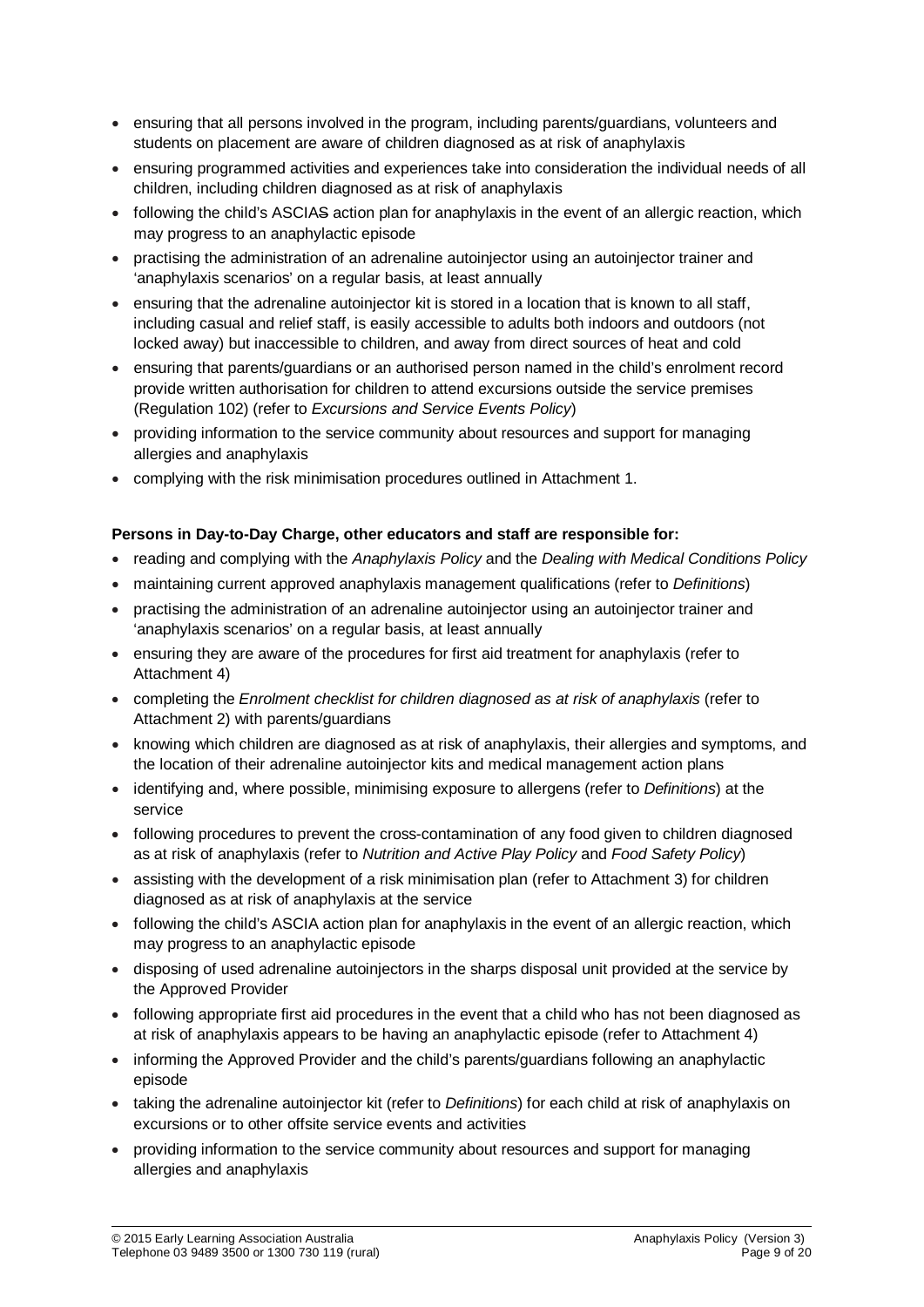- complying with the risk minimisation procedures outlined in Attachment 1
- contacting parents/guardians immediately if an unused, in-date adrenaline autoinjector has not been provided to the service for a child diagnosed as at risk of anaphylaxis. Where this is not provided, children will be unable to attend the service
- discussing with parents/guardians the requirements for completing the enrolment form and medication record for their child
- consulting with the parents/guardians of children diagnosed as at risk of anaphylaxis in relation to the health and safety of their child, and communicating any concerns
- ensuring that children diagnosed as at risk of anaphylaxis are not discriminated against in any way and are able to participate fully in all activities.

#### **Parents/guardians of a child at risk of anaphylaxis are responsible for:**

- informing staff, either on enrolment or on initial diagnosis, of their child's allergies
- completing all details on the child's enrolment form, including medical information and written authorisations for medical treatment, ambulance transportation and excursions outside the service premises
- assisting the Approved Provider and staff to develop an anaphylaxis risk minimisation plan (refer to Attachment 3)
- providing staff with an ASCIA action plan for anaphylaxis signed by a registered medical practitioner and with written consent to use medication prescribed in line with this action plan
- providing staff with an unused, in-date and complete adrenaline autoinjector kit
- ensuring that the child's ASCIA action plan for anaphylaxis is specific to the brand of adrenaline autoinjector prescribed by the child's medical practitioner
- regularly checking the adrenaline autoinjector's expiry date and colour of EpiPen adrenaline
- assisting staff by providing information and answering questions regarding their child's allergies
- notifying staff of any changes to their child's allergy status and providing a new anaphylaxis medical management action plan in accordance with these changes
- communicating all relevant information and concerns to staff, particularly in relation to the health of their child
- complying with the service's policy where a child who has been prescribed an adrenaline autoinjector is not permitted to attend the service or its programs without that device
- complying with the risk minimisation procedures outlined in Attachment 1
- ensuring they are aware of the procedures for first aid treatment for anaphylaxis (refer to Attachment 4).

#### **Parents/guardians are responsible for:**

- reading and complying with this policy and all procedures, including those outlined in Attachment 1
- bringing relevant issues and concerns to the attention of both staff and the Approved Provider

#### **Volunteers and students, while at the service, are responsible for following this policy and its procedures.**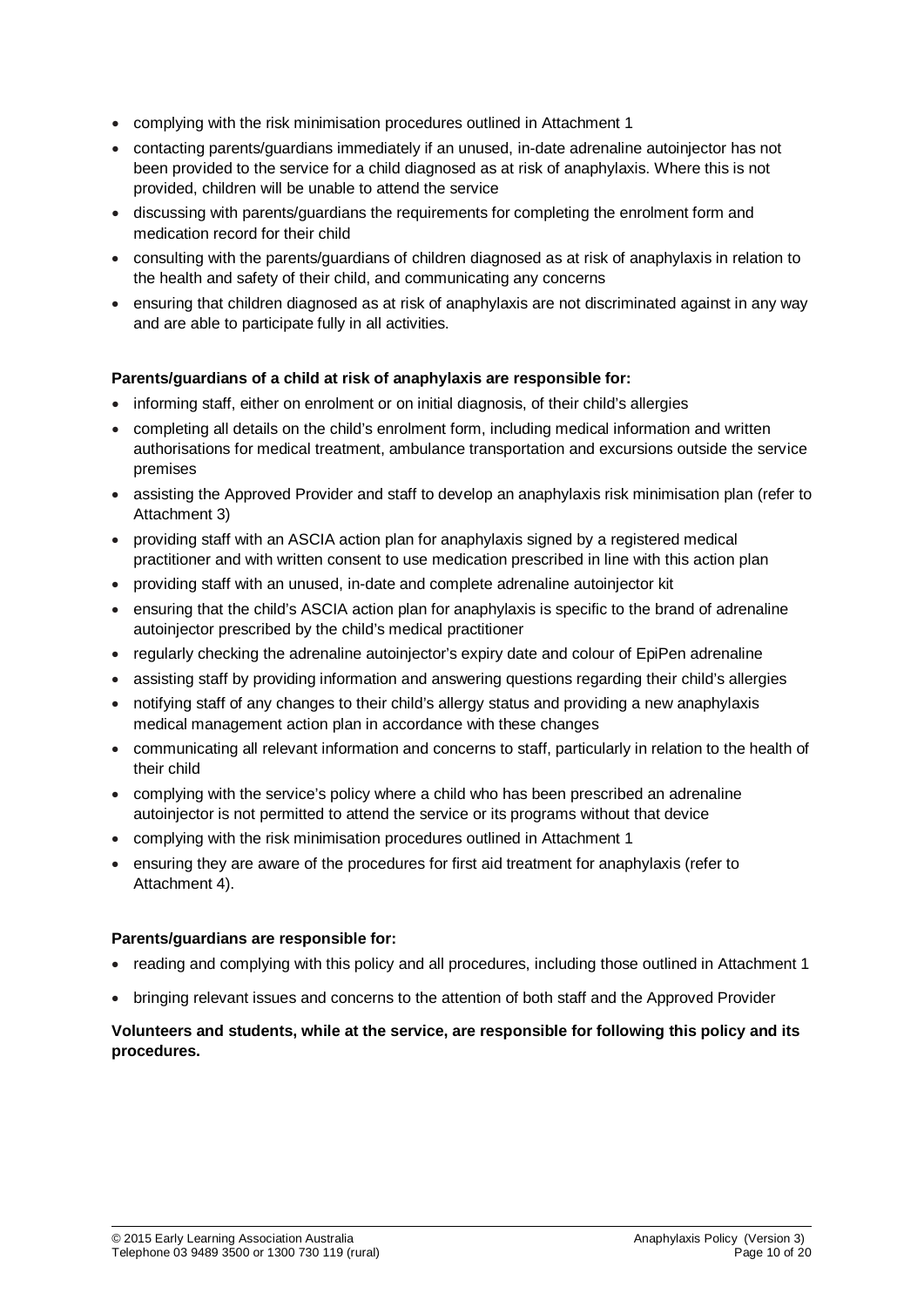## **EVALUATION**

In order to assess whether the values and purposes of the policy have been achieved, the Approved Provider will:

- selectively audit enrolment checklists (for example, annually) to ensure that documentation is current and complete
- regularly seek feedback from everyone affected by the policy regarding its effectiveness
- monitor the implementation, compliance, complaints and incidents in relation to this policy
- keep the policy up to date with current legislation, research, policy and best practice
- revise the policy and procedures as part of the service's policy review cycle or following an anaphylactic episode at the service, or as otherwise required
- notify parents/guardians at least 14 days before making any changes to this policy or its procedures.

## **ATTACHMENTS**

- Attachment 1: Risk minimisation procedures
- Attachment 2: Enrolment checklist for children diagnosed as at risk of anaphylaxis
- Attachment 3: Sample risk minimisation plan
- Attachment 4: First Aid Treatment for Anaphylaxis download from the Australasian Society of Clinical Immunology and Allergy: <http://www.allergy.org.au/health-professionals/anaphylaxis-resources/first-aid-for-anaphylaxis>

## **AUTHORISATION**

This policy was adopted by the Approved Provider of Centre for Early Education on 18.07.2016.

**REVIEW DATE:** 18.07.2019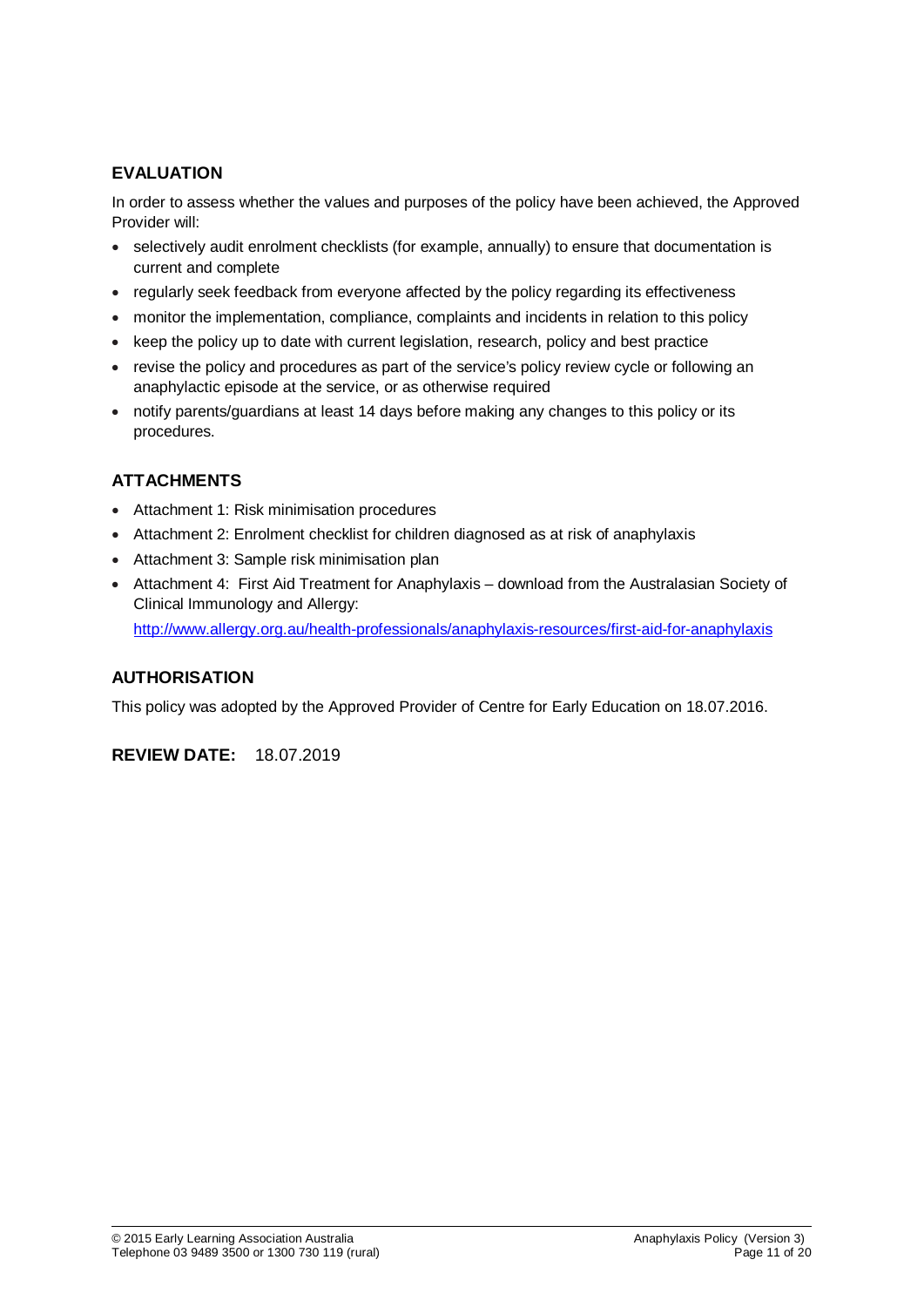## **ATTACHMENT 1 Risk minimisation procedures**

The following procedures should be developed in consultation with the parents/guardians of children in the service who have been diagnosed as at risk of anaphylaxis, and implemented to protect those children from accidental exposure to allergens. These procedures should be regularly reviewed to identify any new potential for accidental exposure to allergens.

#### **In relation to the child diagnosed as at risk of anaphylaxis:**

- the child should only eat food that has been specifically prepared for him/her. Some parents/guardians may choose to provide all food for their child
- ensure there is no food sharing (refer to *Definitions*), or sharing of food utensils or containers at the service
- where the service is preparing food for the child:
	- − ensure that it has been prepared according to the instructions of parents/guardians
	- − parents/guardians are to check and approve the instructions in accordance with the risk minimisation plan
- bottles, other drinks, lunch boxes and all food provided by parents/guardians should be clearly labelled with the child's name
- consider placing a severely allergic child away from a table with food allergens. However, be mindful that children with allergies should not be discriminated against in any way and should be included in all activities
- provide an individual high chair for very young children to minimise the risk of cross-contamination of food
- where a child diagnosed as at risk of anaphylaxis is allergic to milk, ensure that non-allergic children are closely supervised when drinking milk/formula from bottles/cups and that these bottles/cups are not left within reach of children
- ensure appropriate supervision of the child diagnosed as at risk of anaphylaxis on special occasions such as excursions and other service events
- children diagnosed as at risk of anaphylaxis who are allergic to insect/sting bites should wear shoes and long-sleeved, light-coloured clothing while at the service.

#### **In relation to other practices at the service:**

- ensure tables, high chairs and bench tops are thoroughly cleaned after every use
- ensure that all children and adults wash hands upon arrival at the service, and before and after eating
- supervise all children at meal and snack times, and ensure that food is consumed in specified areas. To minimise risk, children should not move around the service with food
- do not use food of any kind as a reward at the service
- ensure that children's risk minimisation plans inform the service's food purchases and menu planning
- ensure that staff and volunteers who are involved in food preparation and service undertake measures to prevent cross-contamination of food during the storage, handling, preparation and serving of food, including careful cleaning of food preparation areas and utensils (refer to *Food Safety Policy*)
- request that all parents/guardians avoid bringing food to the service that contains specified allergens or ingredients as outlined in the risk minimisation plans of children diagnosed as at risk of anaphylaxis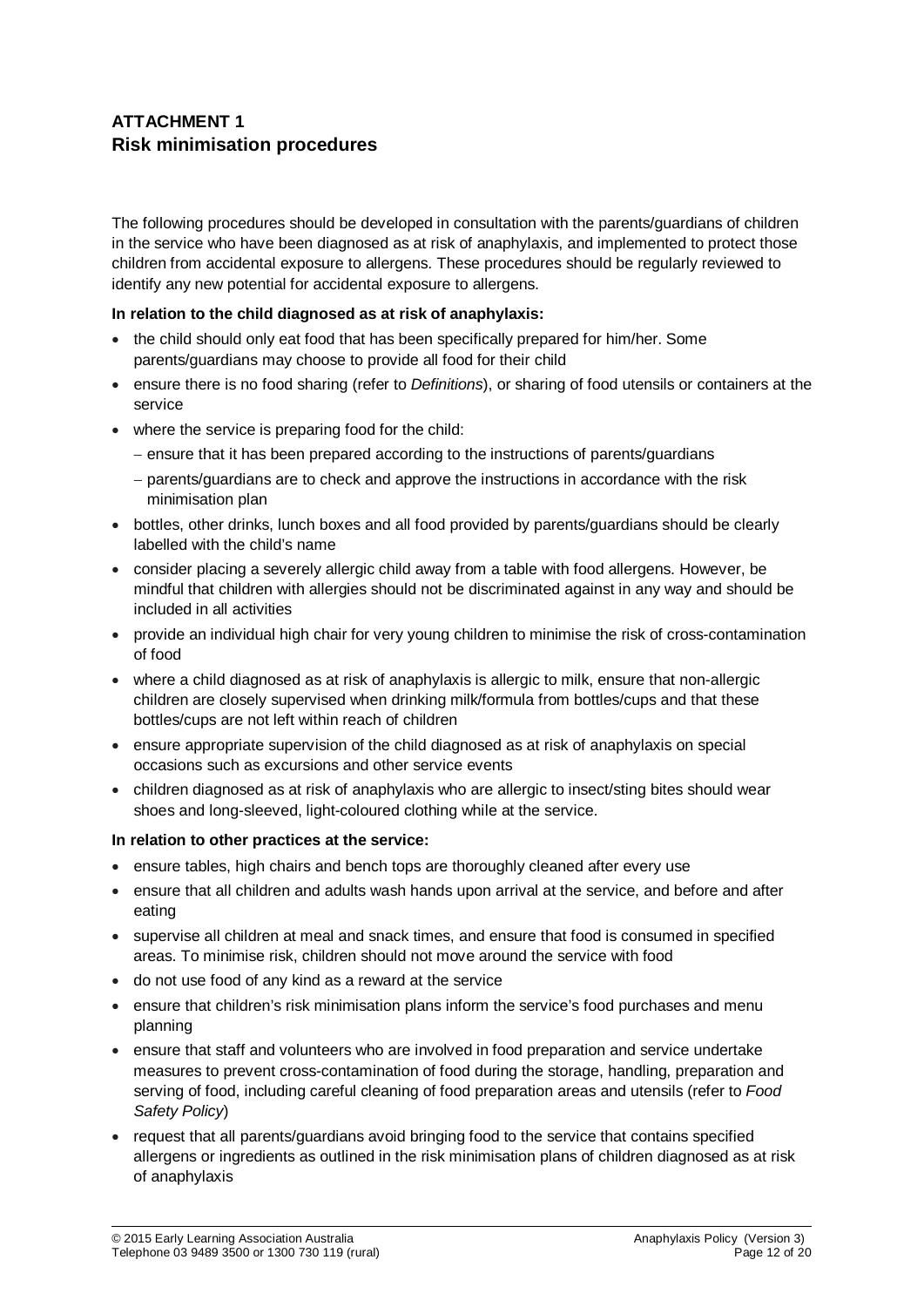- restrict the use of food and food containers, boxes and packaging in crafts, cooking and science experiments, according to the allergies of children at the service
- ensure staff discuss the use of foods in children's activities with parents/guardians of at risk children. Any food used at the service should be consistent with the risk management plans of children diagnosed as at risk of anaphylaxis
- ensure that garden areas are kept free from stagnant water and plants that may attract biting insects.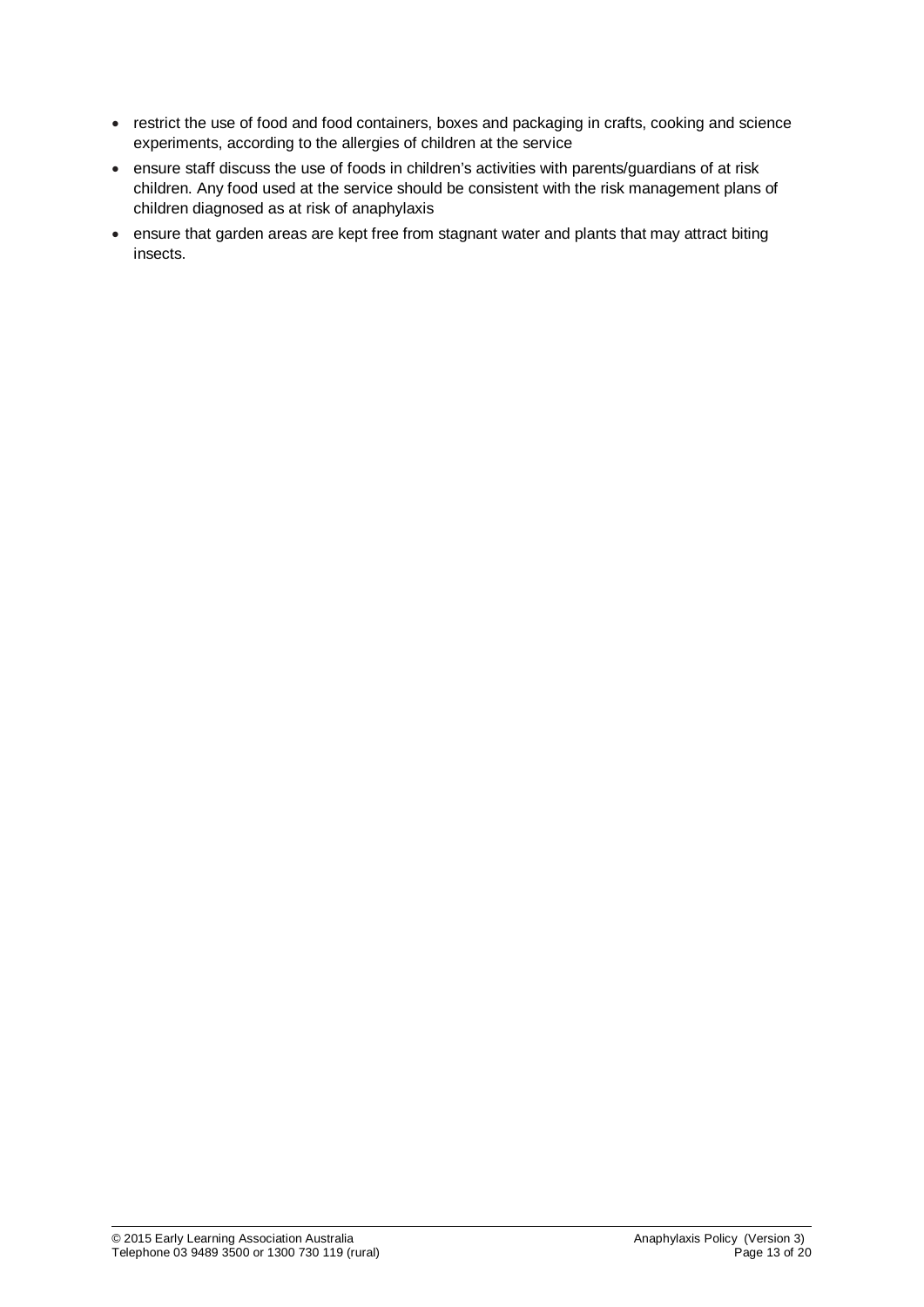## **ATTACHMENT 2 Enrolment checklist for children diagnosed as at risk of anaphylaxis**

|        | A risk minimisation plan is completed in consultation with parents/guardians prior to the<br>attendance of the child at the service, and is implemented including following procedures to<br>address the particular needs of each child diagnosed as at risk of anaphylaxis.                                                                      |
|--------|---------------------------------------------------------------------------------------------------------------------------------------------------------------------------------------------------------------------------------------------------------------------------------------------------------------------------------------------------|
| $\Box$ | Parents/guardians of a child diagnosed as at risk of anaphylaxis have been provided with a copy<br>of the service's Anaphylaxis Policy and Dealing with Medical Conditions Policy.                                                                                                                                                                |
| $\Box$ | All parents/guardians are made aware of the service's Anaphylaxis Policy.                                                                                                                                                                                                                                                                         |
| П      | An ASCIA action plan for anaphylaxis for the child is completed and signed by the child's<br>registered medical practitioner and is accessible to all staff.                                                                                                                                                                                      |
| $\Box$ | A copy of the child's ASCIA action plan for anaphylaxis is included in the child's adrenaline<br>autoinjector kit (refer to Definitions).                                                                                                                                                                                                         |
| $\Box$ | An adrenaline autoinjector (within a visible expiry date) is available for use at all times the child is<br>being educated and cared for by the service.                                                                                                                                                                                          |
| $\Box$ | An adrenaline autoinjector is stored in an insulated container (adrenaline autoinjector kit) in a<br>location easily accessible to adults both indoors and outdoors (not locked away) but inaccessible<br>to children, and away from direct sources of heat and cold.                                                                             |
| $\Box$ | All staff, including casual and relief staff, are aware of the location of each adrenaline autoinjector<br>kit which includes each child's ASCIA action plan for anaphylaxis.                                                                                                                                                                     |
| $\Box$ | All staff have undertaken approved anaphylaxis management training (refer to Definitions), which<br>includes strategies for anaphylaxis management, risk minimisation, recognition of allergic<br>reactions and emergency first aid treatment. Details regarding qualifications are to be recorded<br>on the staff record (refer to Definitions). |
| $\Box$ | All staff have undertaken practise with an autoinjector trainer at least annually and preferably<br>quarterly. Details regarding participation in practice sessions are to be recorded on the staff<br>record (refer to Definitions).                                                                                                             |
| $\Box$ | A procedure for first aid treatment for anaphylaxis is in place and all staff understand it (refer to<br>Attachment 4).                                                                                                                                                                                                                           |
| $\Box$ | Contact details of all parents/guardians and authorised nominees are current and accessible.                                                                                                                                                                                                                                                      |
| П      | Information regarding any other medications or medical conditions in the service (for example<br>asthma) is available to staff.                                                                                                                                                                                                                   |
|        | If food is prepared at the service, measures are in place to prevent cross-contamination of the                                                                                                                                                                                                                                                   |

food given to the child diagnosed as at risk of anaphylaxis.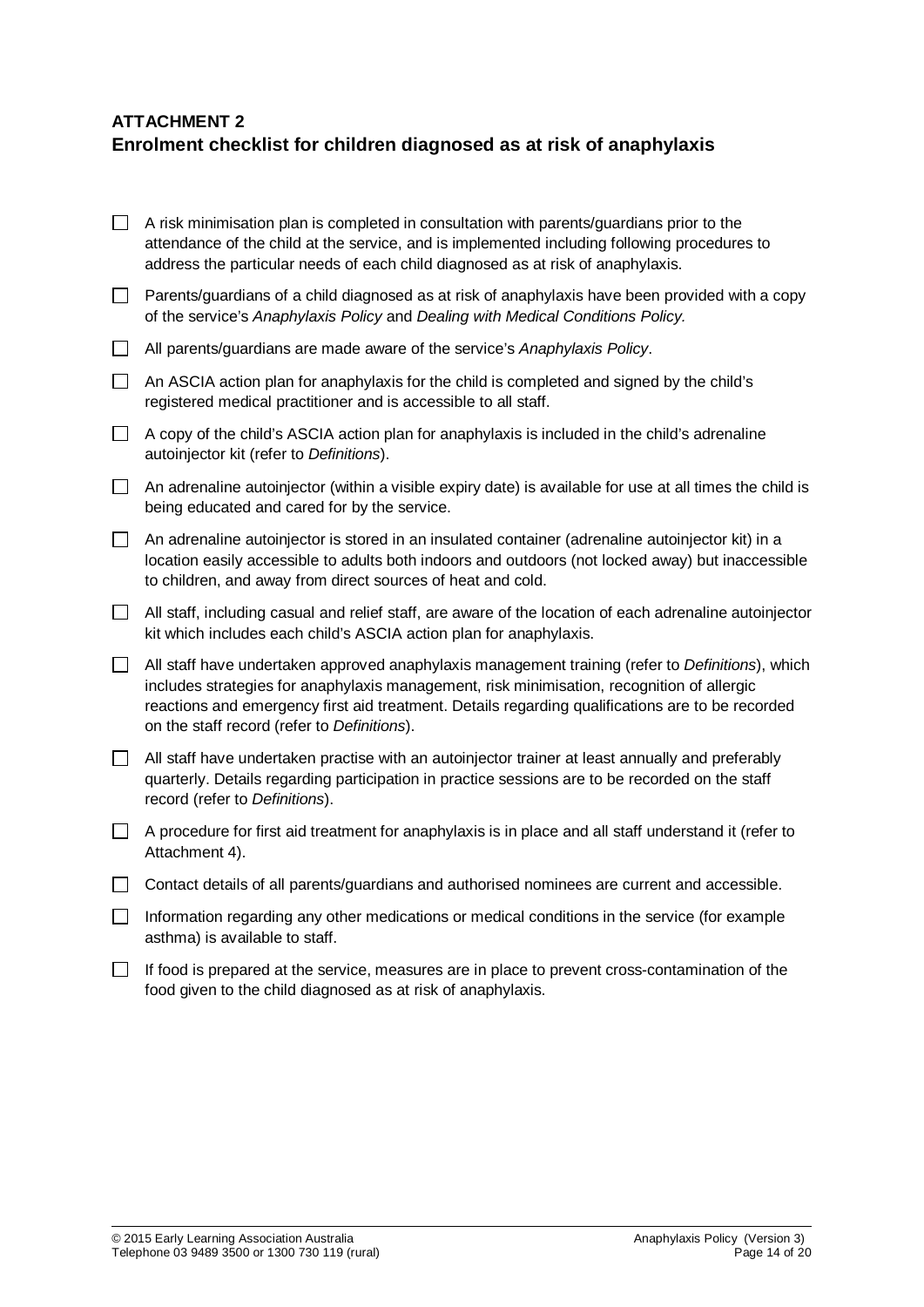## **ATTACHMENT 3 Sample risk minimisation plan**

The following information is not a comprehensive list but contains some suggestions to consider when developing/reviewing your service's risk minimisation plan in consultation with parents/guardians.

**How well has the service planned for meeting the needs of children with allergies and those who have been diagnosed as at risk of anaphylaxis?**

| Who are the children?                                                                                                |                              | List names and room locations of each child diagnosed as<br>at risk.                                                                                                                                                                                                                            |  |
|----------------------------------------------------------------------------------------------------------------------|------------------------------|-------------------------------------------------------------------------------------------------------------------------------------------------------------------------------------------------------------------------------------------------------------------------------------------------|--|
| What are they allergic to?                                                                                           | $\mathbf{I}$<br>$\mathsf{L}$ | List all known allergens for each child at risk.<br>List potential sources of exposure to each known allergen<br>and strategies to minimise the risk of exposure. This will<br>include requesting certain foods/items not be brought to<br>the service.                                         |  |
| Do staff (including casual and<br>relief staff), volunteers and visiting<br>staff recognise the children at<br>risk? |                              | List the strategies for ensuring that all staff, including<br>casual and relief staff, recognise each at risk child, are<br>aware of the child's specific allergies and symptoms and<br>the location of their adrenaline autoinjector kit including<br>their ASCIA action plan for anaphylaxis. |  |
| Do families and staff know how<br>the service manages the risk of<br>anaphylaxis?                                    | $\mathsf{L}$                 | Record the date on which each family of a child diagnosed<br>as at risk of anaphylaxis is provided a copy of the service's<br>Anaphylaxis Policy.                                                                                                                                               |  |
|                                                                                                                      |                              | Record the date that parents/guardians provide an<br>unused, in-date and complete adrenaline autoinjector kit.                                                                                                                                                                                  |  |
|                                                                                                                      |                              | Test that all staff, including casual and relief staff, know<br>the location of the adrenaline autoinjector kit and ASCIA<br>action plan for anaphylaxis for each at risk child.                                                                                                                |  |
|                                                                                                                      | $\mathsf{L}$                 | Ensure that there is a procedure in place to regularly<br>check the expiry date of each adrenaline autoinjector.                                                                                                                                                                                |  |
|                                                                                                                      | $\perp$                      | Ensure a written request is sent to all families at the<br>service to follow specific procedures to minimise the risk of<br>exposure to a known allergen. This may include strategies<br>such as requesting specific items not be sent to the<br>service, for example:                          |  |
|                                                                                                                      |                              | • food containing known allergens or foods where transfer<br>from one child to another is likely e.g. peanut/nut<br>products, whole egg, sesame or chocolate<br>• food packaging where that food is a known allergen<br>e.g. cereal boxes, egg cartons.                                         |  |
|                                                                                                                      |                              | Ensure a new written request is sent to all families if food<br>allergens change.                                                                                                                                                                                                               |  |
|                                                                                                                      |                              | Ensure all families are aware of the service policy that no<br>child who has been prescribed an adrenaline autoinjector<br>is permitted to attend the service without that device.                                                                                                              |  |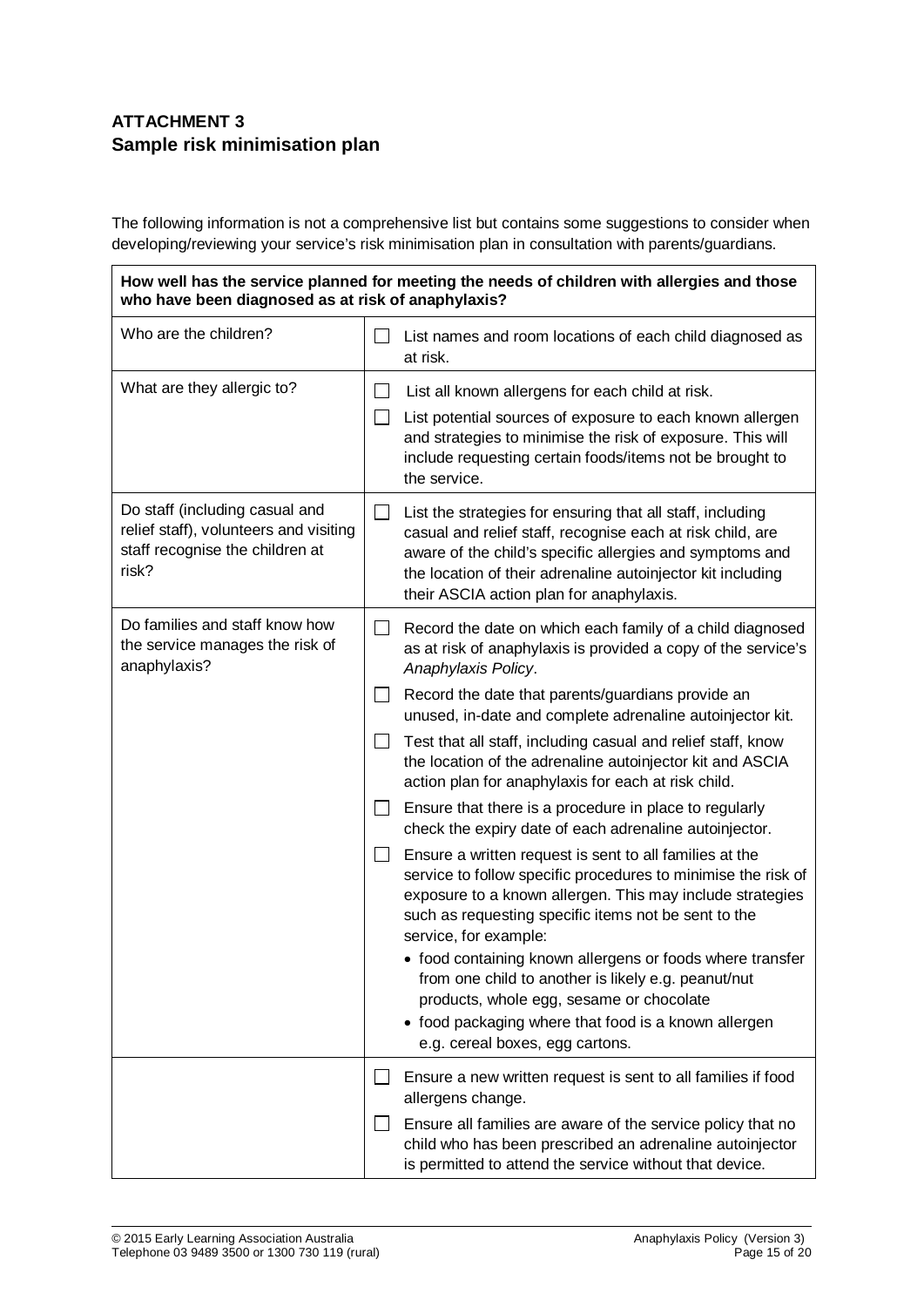|                                                                                                                                                                                                                                                                                                                                                                                                                                                                                                                                                                                                                                                                                                                                                                   | $\Box$                                     | Display the ASCIA generic poster Action Plan for<br>Anaphylaxis in key locations at the service and ensure a<br>completed Ambulance Victoria AV How to Call Card is<br>next to all telephone/s.                                                                                                                                                                                                                                                                                                                                                                                                                                                                                                                                                                   |
|-------------------------------------------------------------------------------------------------------------------------------------------------------------------------------------------------------------------------------------------------------------------------------------------------------------------------------------------------------------------------------------------------------------------------------------------------------------------------------------------------------------------------------------------------------------------------------------------------------------------------------------------------------------------------------------------------------------------------------------------------------------------|--------------------------------------------|-------------------------------------------------------------------------------------------------------------------------------------------------------------------------------------------------------------------------------------------------------------------------------------------------------------------------------------------------------------------------------------------------------------------------------------------------------------------------------------------------------------------------------------------------------------------------------------------------------------------------------------------------------------------------------------------------------------------------------------------------------------------|
|                                                                                                                                                                                                                                                                                                                                                                                                                                                                                                                                                                                                                                                                                                                                                                   | $\Box$                                     | The adrenaline autoinjector kit, including a copy of the<br>ASCIA action plan for anaphylaxis, is carried by an<br>educator when a child diagnosed as at risk is taken<br>outside the service premises e.g. for excursions.                                                                                                                                                                                                                                                                                                                                                                                                                                                                                                                                       |
| Has a communication plan been<br>developed which includes<br>procedures to ensure that:<br>• all staff, volunteers, students<br>and parents/guardians are<br>informed about the policy and<br>procedures for the<br>management of anaphylaxis at<br>Centre for Early Education<br>• parents/guardians of a child<br>diagnosed as at risk of<br>anaphylaxis are able to<br>communicate with service staff<br>about any changes to the<br>child's diagnosis or anaphylaxis<br>medical management action<br>plan<br>• all staff, including casual, relief<br>and visiting staff, volunteers<br>and students are informed<br>about, and are familiar with, all<br>ASCIA action plan for<br>anaphylaxis and the Centre for<br>Early Education risk<br>management plan. | $\Box$<br>$\mathsf{L}$<br>$\Box$<br>$\sim$ | All parents/guardians are provided with a copy of the<br>Anaphylaxis Policy prior to commencing at<br>Centre for Early Education.<br>A copy of this policy is displayed in a prominent location at<br>the service.<br>Staff will meet with parents/guardians of a child diagnosed<br>as at risk of anaphylaxis prior to the child's<br>commencement at the service and will develop an<br>individual communication plan for that family.<br>An induction process for all staff and volunteers includes<br>information regarding the management of anaphylaxis at<br>the service including the location of adrenaline autoinjector<br>kits, ASCIA action plans for anaphylaxis, risk minimisation<br>plans and procedures, and identification of children at risk. |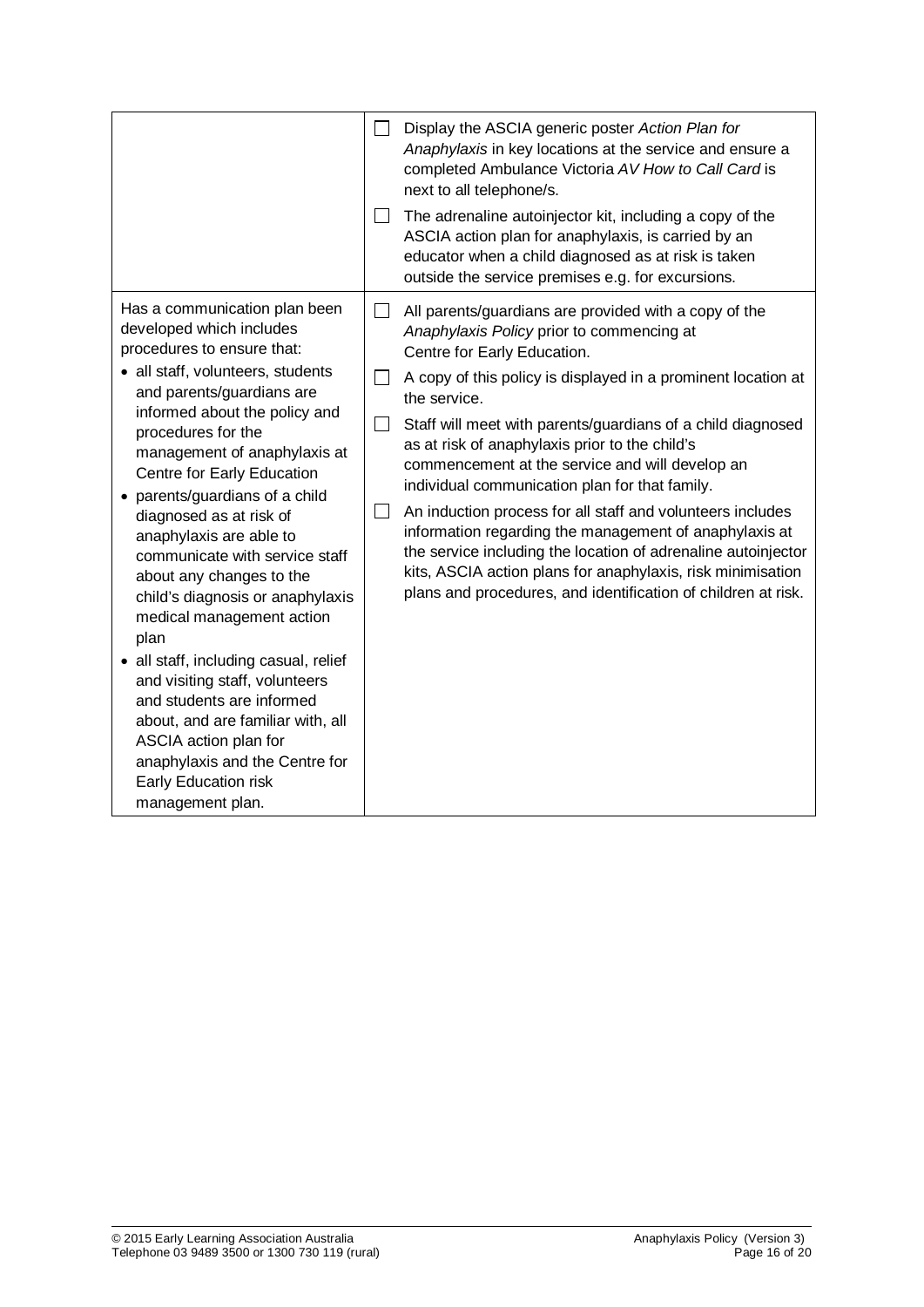#### **Do all staff know how the service aims to minimise the risk of a child being exposed to an allergen?**

Think about times when the child could potentially be exposed to allergens and develop appropriate strategies including identifying the person responsible for implementing them (refer to the following section for possible scenarios and strategies).

- $\Box$  Menus are planned in conjunction with parents/guardians of children diagnosed as at risk of anaphylaxis:
	- Food for the at risk child is prepared according to the instructions of parents/guardians to avoid the inclusion of food allergens.
	- As far as is practical, the service's menu for all children should not contain food with ingredients such as milk, egg, peanut/nut or sesame, or other products to which children are at risk.
	- The at risk child should not be given food where the label indicates that the food may contain traces of a known allergen.
- $\Box$  Hygiene procedures and practices are followed to minimise the risk of cross-contamination of surfaces, food utensils or containers by food allergens (refer to *Hygiene Policy* and *Food Safety Policy*).

 $\Box$  Consider the safest place for the at risk child to be served and to consume food, while ensuring they are not discriminated against or socially excluded from activities.

- $\Box$  Develop procedures for ensuring that each at risk child only consumes food prepared specifically for him/her.
- $\Box$  Do not introduce food to a baby/child if the parents/guardians have not previously given this food to the baby/child.
- $\Box$  Ensure each child enrolled at the service washes his/her hands upon arrival at the service, and before and after eating.
- $\Box$  Employ teaching strategies to raise the awareness of all children about anaphylaxis and the importance of *no food sharing* (refer to *Definitions*) at the service.
- $\Box$  Bottles, other drinks, lunch boxes and all food provided by the family of the at risk child should be clearly labelled with the child's name.

| Do relevant people know what action to take if a child has an anaphylactic episode? |
|-------------------------------------------------------------------------------------|
|-------------------------------------------------------------------------------------|

- $\Box$  Know what each child's ASCIA action plan for anaphylaxis contains and implement the procedures.
- $\Box$  Know:
	- who will administer the adrenaline autoinjector and stay with the child
	- who will telephone the ambulance and the parents/guardians of the child
	- who will ensure the supervision of other children at the service
	- who will let the ambulance officers into the service and take them to the child.
- $\Box$  Ensure all staff have undertaken approved anaphylaxis management training and participate in regular practise sessions.
- Ensure a completed Ambulance Victoria *AV How to Call Card* is located next to all telephone/s.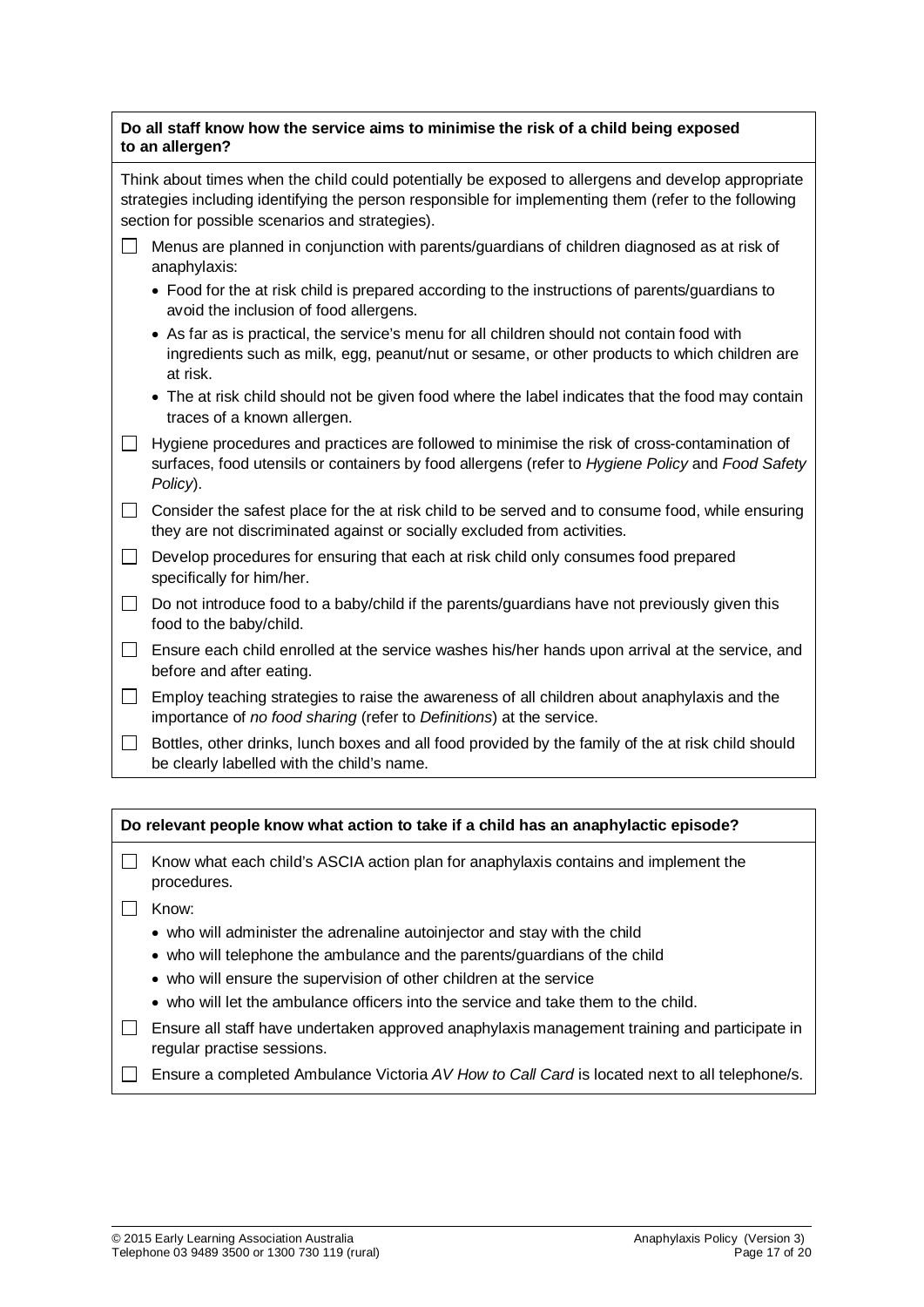### **Potential exposure scenarios and strategies**

#### **How effective is the service's risk minimisation plan?**

 $\Box$  Review the risk minimisation plan of each child diagnosed as at risk of anaphylaxis with parents/guardians at least annually, but always on enrolment and after any incident or accidental exposure to allergens.

| <b>Scenario</b>                                                                                                              | <b>Strategy</b>                                                                                                                                                                                                                                                                                             | Who is<br>responsible?                                 |
|------------------------------------------------------------------------------------------------------------------------------|-------------------------------------------------------------------------------------------------------------------------------------------------------------------------------------------------------------------------------------------------------------------------------------------------------------|--------------------------------------------------------|
| Food is provided by the<br>service and a food allergen is<br>unable to be removed from<br>the service's menu (e.g.<br>milk). | Menus are planned in conjunction with<br>parents/guardians of children diagnosed as<br>at risk, and food is prepared according to<br>the instructions of parents/guardians.                                                                                                                                 | Cook, Nominated<br>Supervisor and<br>parents/guardians |
|                                                                                                                              | Alternatively, the parents/guardians provide<br>all food for the at risk child.                                                                                                                                                                                                                             |                                                        |
|                                                                                                                              | Ensure separate storage of foods<br>containing the allergen.                                                                                                                                                                                                                                                | Approved Provider<br>and Cook                          |
|                                                                                                                              | Cook and staff observe food handling,<br>preparation and serving practices to<br>minimise the risk of cross-contamination.<br>This includes implementing good hygiene<br>practices and effective cleaning of surfaces<br>in the kitchen and children's eating area,<br>food utensils and containers.        | Cook, staff and<br>volunteers                          |
|                                                                                                                              | There is a system in place to ensure the<br>child diagnosed as at risk of anaphylaxis is<br>served only food prepared for him/her.                                                                                                                                                                          | Cook and staff                                         |
|                                                                                                                              | A child diagnosed as at risk of anaphylaxis<br>is served and consumes their food in a<br>location considered to be at low risk of<br>cross-contamination by allergens from<br>another child's food. Ensure this location is<br>not separate from all children and allows<br>social inclusion at meal times. | <b>Staff</b>                                           |
|                                                                                                                              | Children are regularly reminded of the<br>importance of not sharing food.                                                                                                                                                                                                                                   | <b>Staff</b>                                           |
|                                                                                                                              | Children are closely supervised during<br>eating.                                                                                                                                                                                                                                                           | <b>Staff</b>                                           |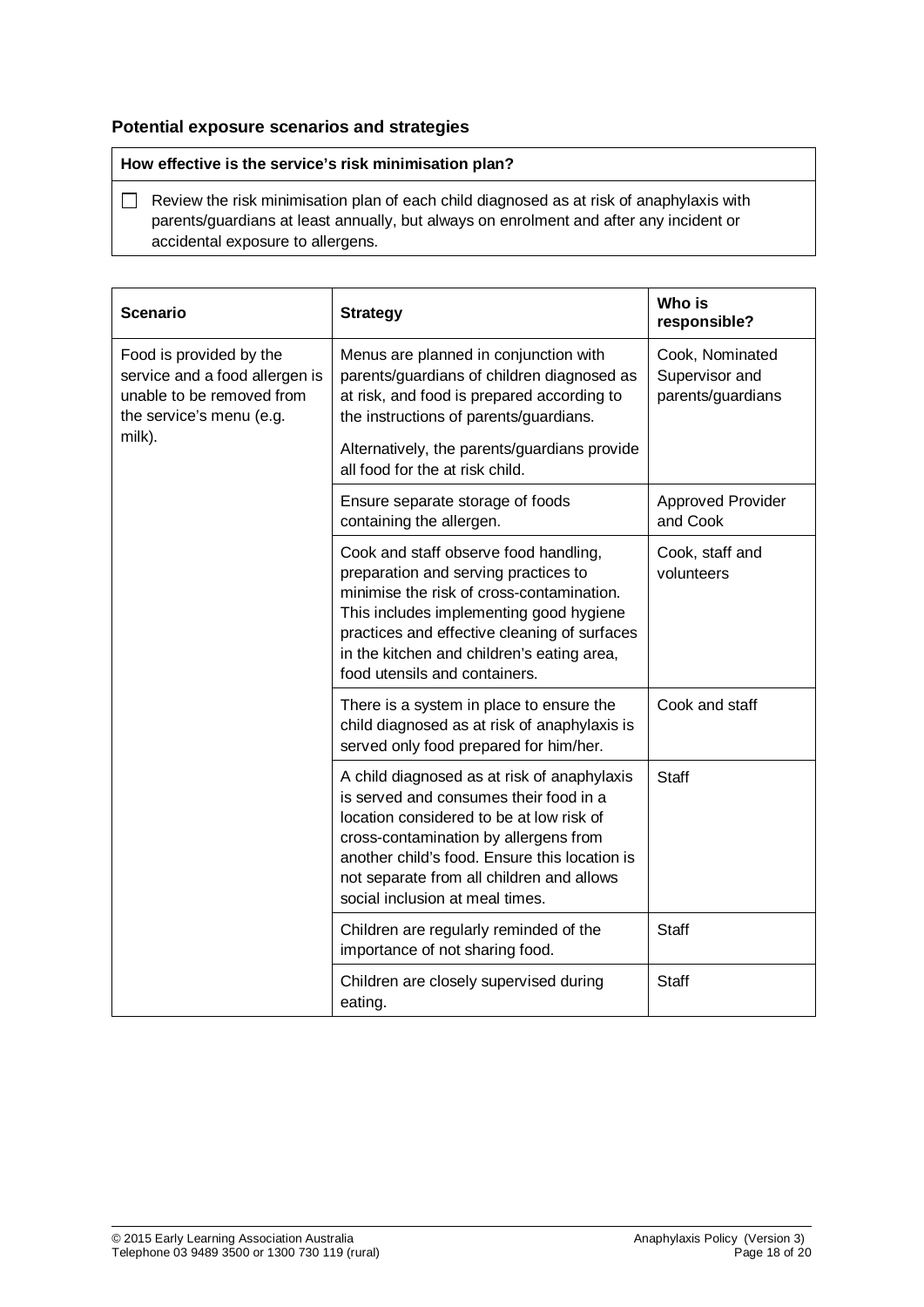| Party or celebration                     | Give parents/guardians adequate notice of<br>the event.                                                                                                                                                                        | Approved Provider,<br>Nominated<br>Supervisor and<br>educators |
|------------------------------------------|--------------------------------------------------------------------------------------------------------------------------------------------------------------------------------------------------------------------------------|----------------------------------------------------------------|
|                                          | Ensure safe food is provided for the child<br>diagnosed as at risk of anaphylaxis.                                                                                                                                             | Parents/guardians<br>and staff                                 |
|                                          | Ensure the child diagnosed as at risk of<br>anaphylaxis only eats food approved by<br>his/her parents/guardians.                                                                                                               | Staff                                                          |
|                                          | Specify a range of foods that all<br>parents/guardians may send for the party<br>and note particular foods and ingredients<br>that should not be sent.                                                                         | <b>Approved Provider</b><br>and Nominated<br>Supervisor        |
| Protection from insect bite<br>allergies | Specify play areas that are lowest risk to<br>the child diagnosed as at risk and<br>encourage him/her and peers to play in that<br>area.                                                                                       | Educators                                                      |
|                                          | Decrease the number of plants that attract<br>bees or other biting insects (with the<br>exclusion of Bush Kinder and Mount<br>Rowan).                                                                                          | <b>Approved Provider</b>                                       |
|                                          | Ensure the child diagnosed as at risk of<br>anaphylaxis wears shoes at all times they<br>are outdoors.                                                                                                                         | Educators                                                      |
|                                          | Respond promptly to any instance of insect<br>infestation. It may be appropriate to request<br>exclusion of the child diagnosed as at risk<br>during the period required to eradicate the<br>insects.                          | Approved<br>Provider/Nominated<br>Supervisor                   |
| Latex allergies                          | Avoid the use of party balloons or latex<br>gloves.                                                                                                                                                                            | <b>Staff</b>                                                   |
| Cooking with children                    | Ensure parents/guardians of the child<br>diagnosed as at risk of anaphylaxis are<br>advised well in advance and included in the<br>planning process. Parents/guardians may<br>prefer to provide the ingredients<br>themselves. | Approved Provider,<br>Nominated<br>Supervisor and<br>educators |
|                                          | Ensure activities and ingredients used are<br>consistent with risk minimisation plans.                                                                                                                                         |                                                                |